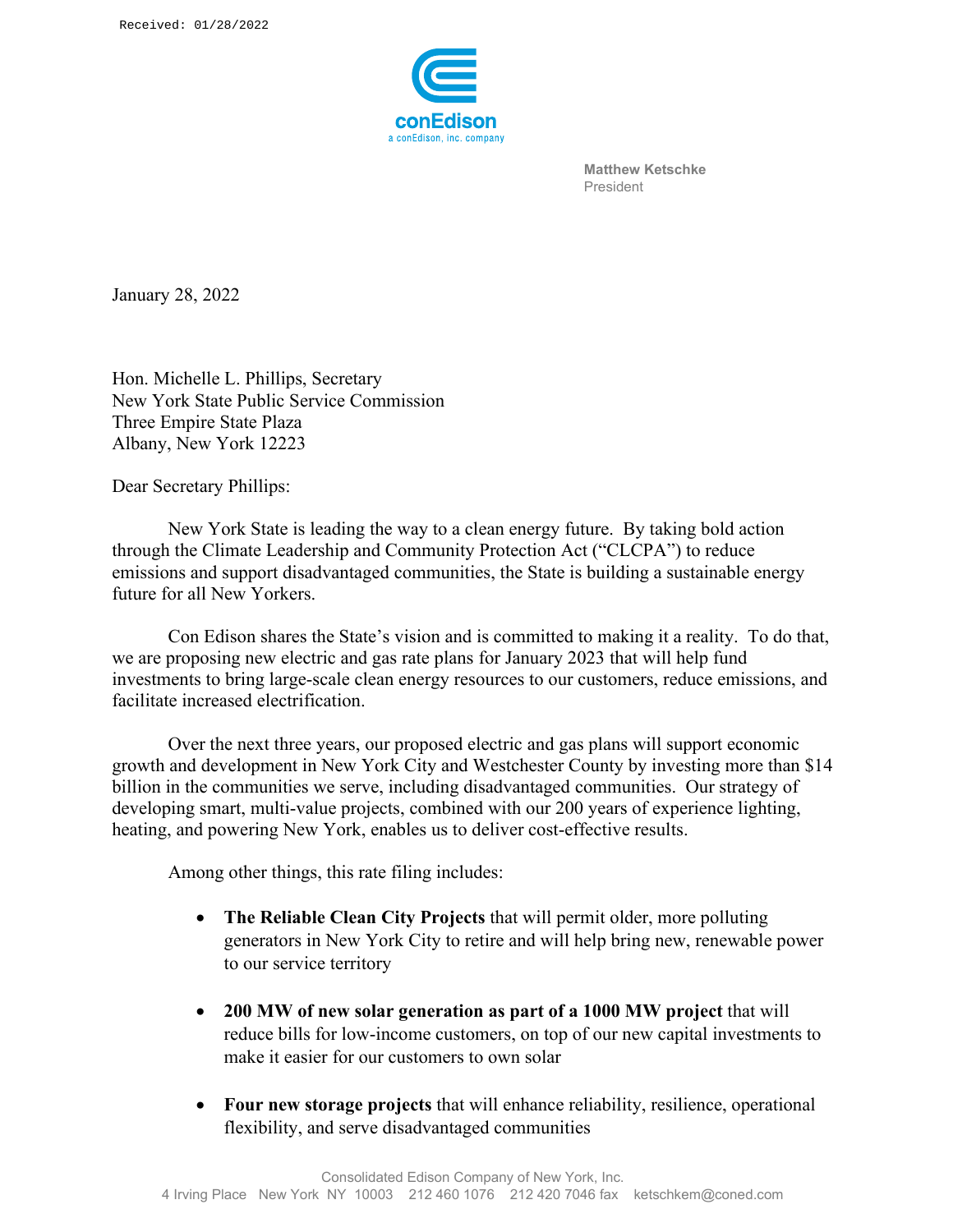- **A portfolio of building electrification programs** that will reduce emissions by facilitating the transition away from natural gas and other fossil fuels and reduce the cost to customers to electrify their homes and businesses
- **A Selective Undergrounding Program** that will enhance reliability and resiliency by undergrounding sections of the overhead electric distribution system that are most vulnerable to storms and that includes consideration of disadvantaged communities
- **Electric system investments to prepare for extreme heat from climate change and increased demand from electrification**, including the new Gateway Park Area Substation
- **Projects to reduce methane emissions from our gas system**, including replacing leak prone mains and purchasing renewable and certified gas

As part of our clean energy commitment, we will also continue our unprecedented investments in energy efficiency, electric vehicles, demand response, and heat pumps. These clean energy investments will help the environment and lower customers' bills. For example, we will continue our investments to:

- **Add nearly 20,000 new electric vehicle chargers** by 2025
- **Encourage heat pumps** as an alternative to gas and other fossil fuel heating

Over the next three years, we estimate that our clean energy investments will save approximately 2.4 million metric tons of carbon dioxide, equivalent to taking more than 500,000 cars off the road for a year.

As we push towards a clean energy future, we will keep our relentless focus on safety and reliability. The Commission recently emphasized that "failure to maintain safe and adequate electric and gas systems throughout the state would undermine the intent of the CLCPA."[1](#page-1-0) We agree. Safety and reliability have been in our DNA since Thomas Edison built the first underground electric grid in 1882. We will keep making the equipment and maintenance investments required to keep our systems safe and reliable into the future. This includes continuing to invest in cybersecurity to stay ahead of current and evolving threats.

We recognize that the future will involve responding to more frequent and severe weather. The six worst storms in the Company's long history, as measured by the number of customer outages, have all occurred since 2010. As Winter Storm Uri in Texas, last year's heat wave in the Northwest, and Tropical Storm Ida here in New York demonstrate, extreme weather makes safe, reliable, and resilient energy systems even more important.

<span id="page-1-0"></span><sup>1</sup> Case 20-E-0380 et al., *Proceeding on Motion of the Commission as to the Rates, Charges, Rules and Regulations of Niagara Mohawk Power Corporation d/b/a National Grid for Electric Service*, Order Adopting Terms of Joint Proposal, Establishing Rate Plans and Reporting Requirements (Jan. 20, 2022) at 80.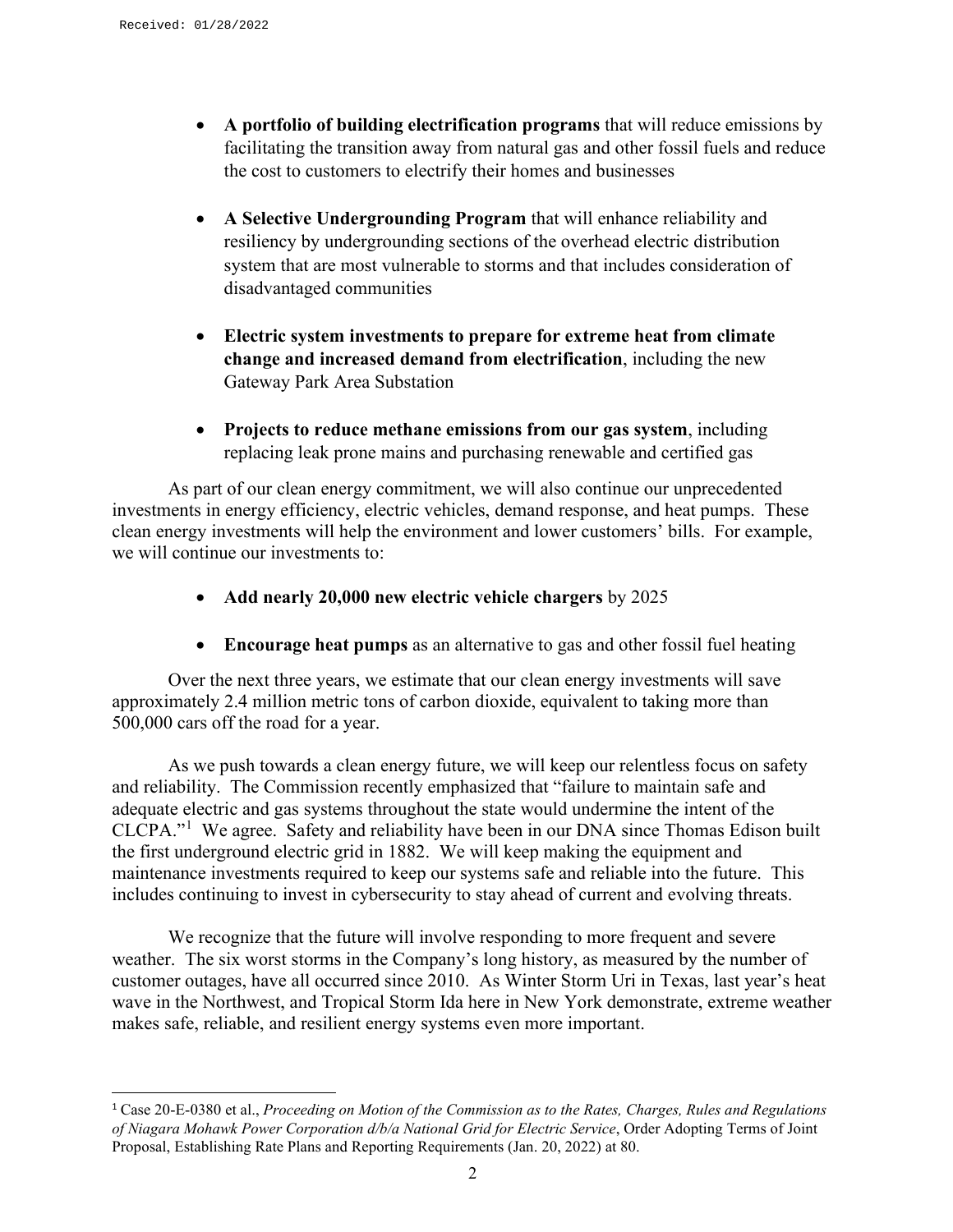Our proposed electric rate plan includes investments to make our infrastructure more resilient, including undergrounding the electric distribution lines that serve customers most affected by storms and increasing our system's ability to withstand the extreme heat that will come from climate change. Our resilience investments mean that fewer customers will lose service when severe weather strikes, and that we can restore service faster to those that do.

As our customers rely more and more on electricity to power their lives, they can count on us to restore service as soon as possible after a storm. Our proposed electric rate plan continues to invest in storm preparation and includes provisions for bringing in the extra crews we need to get the power back on as soon as possible.

Because of our commitment to clean energy, our proposed gas rate plan is not a "business-as-usual" filing. First, our gas investments, such as our significant investments in replacing leak-prone mains, installing remote natural gas detectors, and complying with federally required gas transmission main replacement, are to reduce methane emissions and make our system safer, not expand it.<sup>[2](#page-2-0)</sup> Over the next three years, approximately 85 percent of our gas system investment will be devoted to making the system safer. Second, we are the first gas utility in New York State to propose eliminating economic assistance not required by law for new gas customers by increasing the amount of new pipe that they would have to pay for directly. Finally, we are increasing our electrification education programs and requiring all prospective gas customers to certify that we have informed them about clean energy alternatives and the State's clean energy policy before we provide them with new gas service.

Our customers can also rely on us to provide excellent customer service and to assist them with their energy choices. Our proposed rate plans keep investing in our customer education and customer service systems. For example, this rate filing includes:

- **Completing our new Customer Service System** that will improve billing and customer service
- **Finishing our Smart Meter installation** so that all customers can make informed choices about how and when to use energy and we can see and respond to outages faster
- **A new Customer Relationship Management System** that will allow us to better tailor solutions to customer needs by gathering interaction data in a single place
- **New tools to facilitate customer energy choice**, including guidance on clean energy options

<span id="page-2-0"></span><sup>&</sup>lt;sup>2</sup> The gas revenue requirement includes the effect of a proposal to modestly decrease gas service line depreciation lives by five years. While the exact path of decarbonization is uncertain, all forecasted paths show decreased natural gas usage. We believe that it is essential to begin now to manage this transition and the cost for future customers.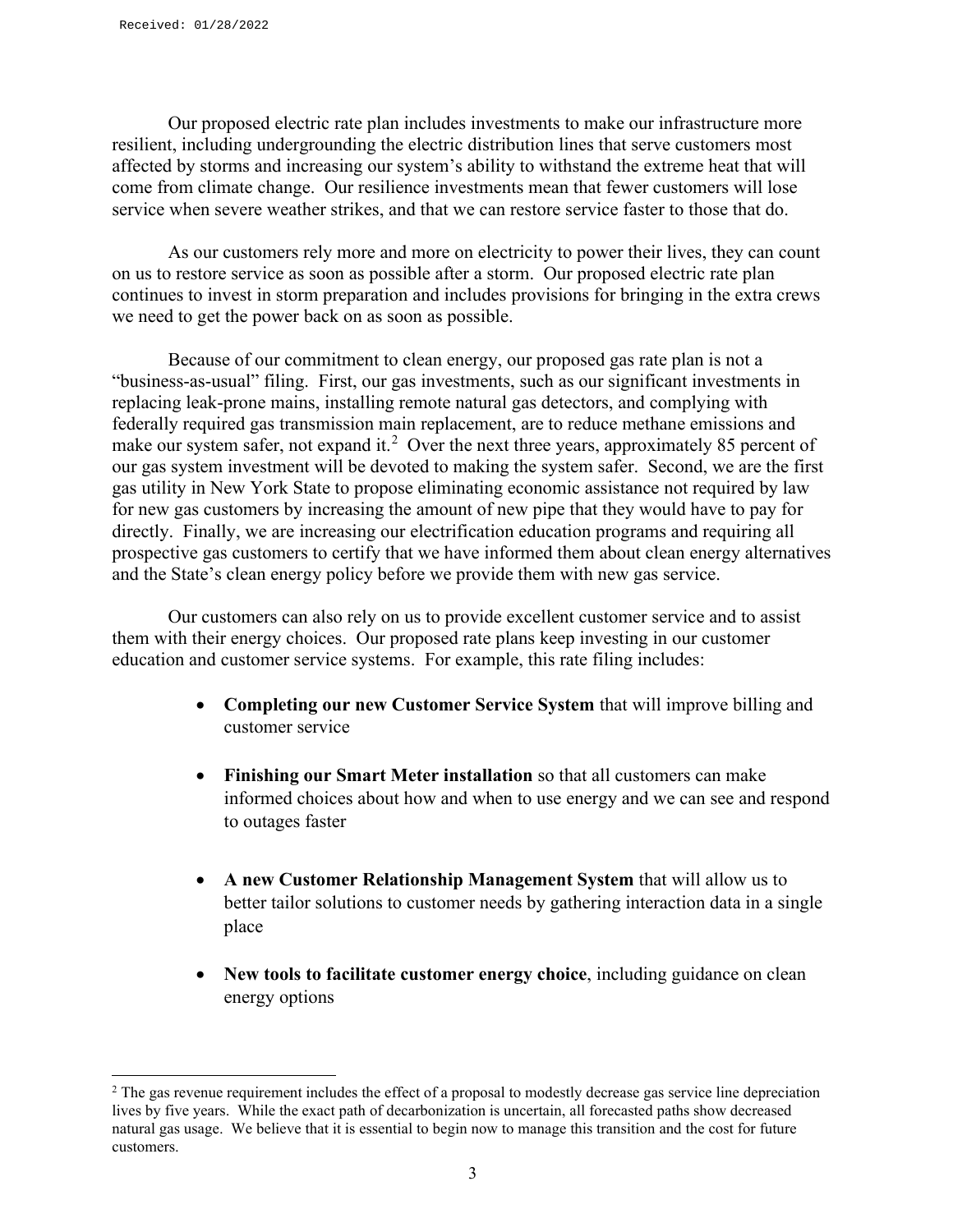• **Enhanced communication and education efforts for low-income and at-risk customers**, including improvements for non-English speakers

We know our customers trust us to be good stewards of their hard-earned money. We take that responsibility seriously and strive for efficiency in all our operations while providing products and services that our customers value. As part of our ongoing commitment to affordability, our proposed rate plans also include a discount program for small business customers, a solar program for low-income customers, and increased energy efficiency programs for low-and moderate-income customers.

We have been consistently recognized as a leader in clean energy *and* reliability, so we know what it takes to deliver safe, clean, reliable, and resilient energy to our customers. Our proposed rate plans are the path forward.

### **A. Electric and Gas Increases**

Our proposed rate plans are designed to fund the investments necessary for a safe and reliable clean energy future, including the investments summarized earlier, and our operating expenses, like local property taxes.

To meet these funding requirements, our proposed plans request authority to collect approximately \$1.2 billion more in electric revenue and approximately \$500 million more in gas revenue. The electric revenue requirement translates to an overall electric customer bill increase of 11.2 percent.<sup>[3](#page-3-0)</sup> The gas revenue requirement translates to an overall gas customer bill increase of 18.2 percent.<sup>[4](#page-3-1)</sup>

More than half of the overall electric bill increase, and more than one-third of the overall gas bill increase, is attributable to three categories: local property taxes, deferred costs, and an updated sales forecast that appears as an increase but in reality does not have a bill impact because these costs have already been incorporated into bills through the existing revenue decoupling mechanism.<sup>[5](#page-3-2)</sup> In addition, much of the spending in our proposed plans either has been previously authorized by the Commission or is required to comply with gas safety regulations.

<span id="page-3-0"></span><sup>&</sup>lt;sup>3</sup> The delivery charge increase, which is a component of the overall customer bill, is 17.6 percent. The calculation of the overall customer bill increase percentage includes estimates of electric supply costs for Con Edison retail access customers and New York Power Authority customers.

<span id="page-3-1"></span><sup>4</sup> The delivery charge increase, which is a component of the overall customer bill, is 28.1 percent. The calculation of the overall customer bill increase percentage includes estimates of gas supply costs for Con Edison retail access customers.

<span id="page-3-2"></span><sup>5</sup> Less than 40 percent of the increase is attributable to the capital required to fund our \$4.7 billion new capital investment and the Company's proposed increase in its overall equity return to reflect capital market conditions for raising money to fund needed investments.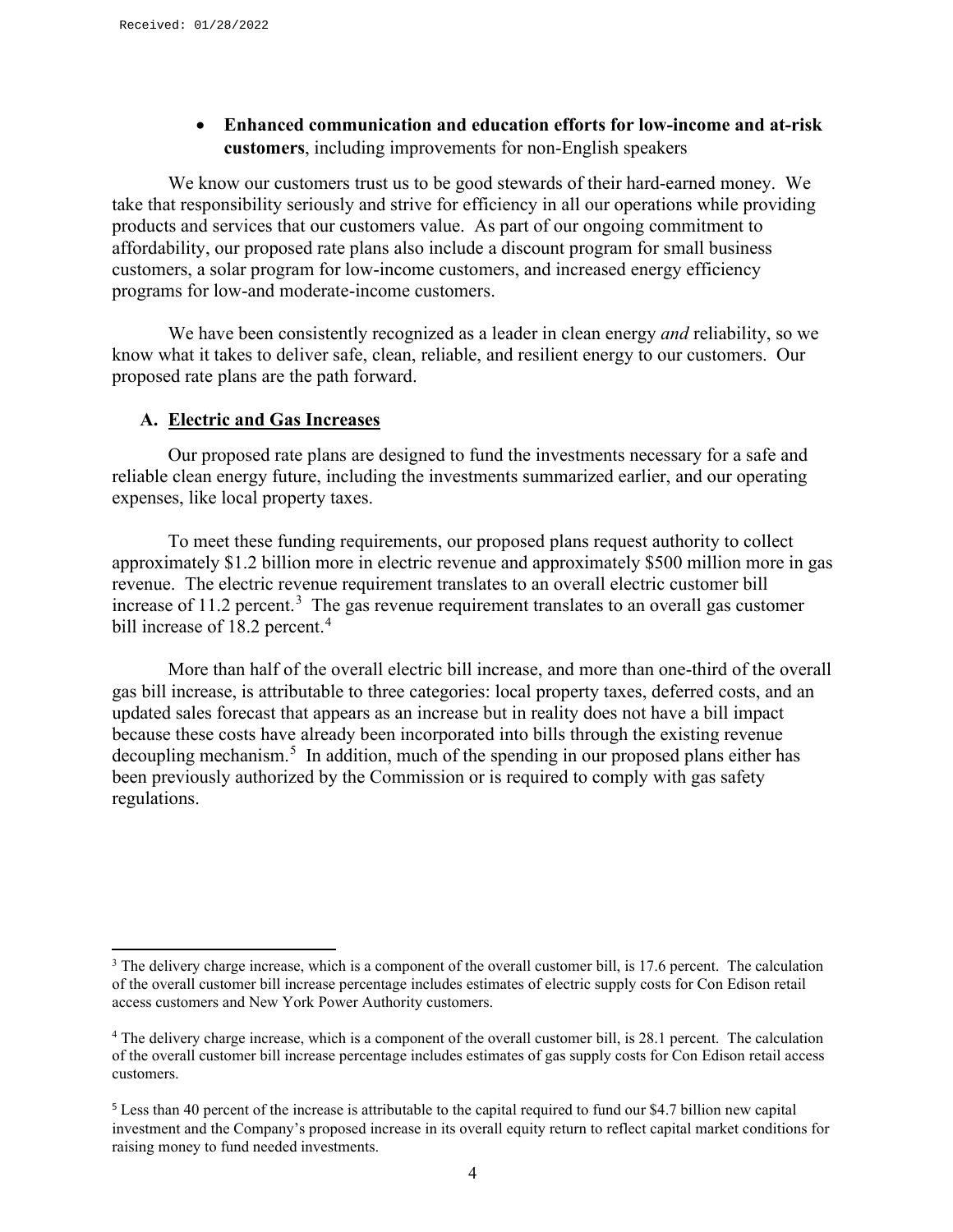### **1. Property Taxes**

Property taxes, around 90 percent of which are paid to New York City, will be \$2.5 billion for electric and gas for 2023. They account for approximately \$180 million of our proposed electric increase and \$75 million of our proposed gas increase. Property taxes alone account for an overall electric bill increase of almost two percent and an overall gas bill increase of just under three percent.<sup>[6](#page-4-0)</sup>

We make every effort to reduce the property taxes that our customers bear, including contesting our tax assessments. But final property tax decisions are ultimately made by the municipalities where we provide service.

### **2. Deferred Costs**

As required by the current rate plan, we have deferred charging customers certain costs of providing service, including approximately \$50 million spent preparing for and responding to more frequent and severe storms<sup>[7](#page-4-1)</sup> and \$20 million spent performing new gas service line inspections in compliance with recent governmental directives. In addition, current electric rates were reduced because of the 2017 federal Tax Cut and Jobs Act. A portion of those tax benefits will have been fully passed to electric customers by 2023, resulting in an approximately \$130 million increase in the electric revenue requirement. In total, these and other items in this category account for an overall electric bill increase of approximately 1.9 percent and an overall gas bill increase of approximately 0.5 percent.

### **3. Updated Sales Forecasts**

Our electric and gas revenue requirements are converted to rates by allocating them across expected sales volumes. Actual electric and gas sales, however, have been lower than the forecasts used to set current rates. This causes revenue shortfalls that customers currently pay through a revenue decoupling mechanism. The Commission has required revenue decoupling since 2007<sup>[8](#page-4-2)</sup> to encourage utilities to promote energy efficiency and other conservation measures without the disincentive of losing sales.

Our proposed electric and gas revenue requirements use revised sales forecasts that are lower than the sales forecasts underlying current rates. On paper, this has the effect of increasing the electric revenue requirement by approximately \$260 million and the overall electric bill by approximately 2.5 percent and the gas revenue requirement by approximately \$80 million and the overall gas bill by approximately 2.9 percent.

<span id="page-4-0"></span><sup>&</sup>lt;sup>6</sup> To avoid situations where the property tax estimates used to set rates fall short of actual property taxes and result in large deferrals to be collected from customers in the future, we are proposing a new rate adjustment mechanism that would recover such incremental property tax costs as incurred.

<span id="page-4-1"></span> $<sup>7</sup>$  As with property taxes, we propose a rate adjustment mechanism to recover during the rate plan period storm</sup> preparation and response costs that exceed what is in rates.

<span id="page-4-2"></span><sup>8</sup> Case 03-E-0640 et al., *Proceeding on Motion of the Commission to Investigate Potential Electric Delivery Rate Disincentives Against the Promotion of Energy Efficiency, Renewable Technologies and Distributed Generation*, Order Requiring Proposals For Revenue Decoupling Mechanisms (Apr. 20, 2007).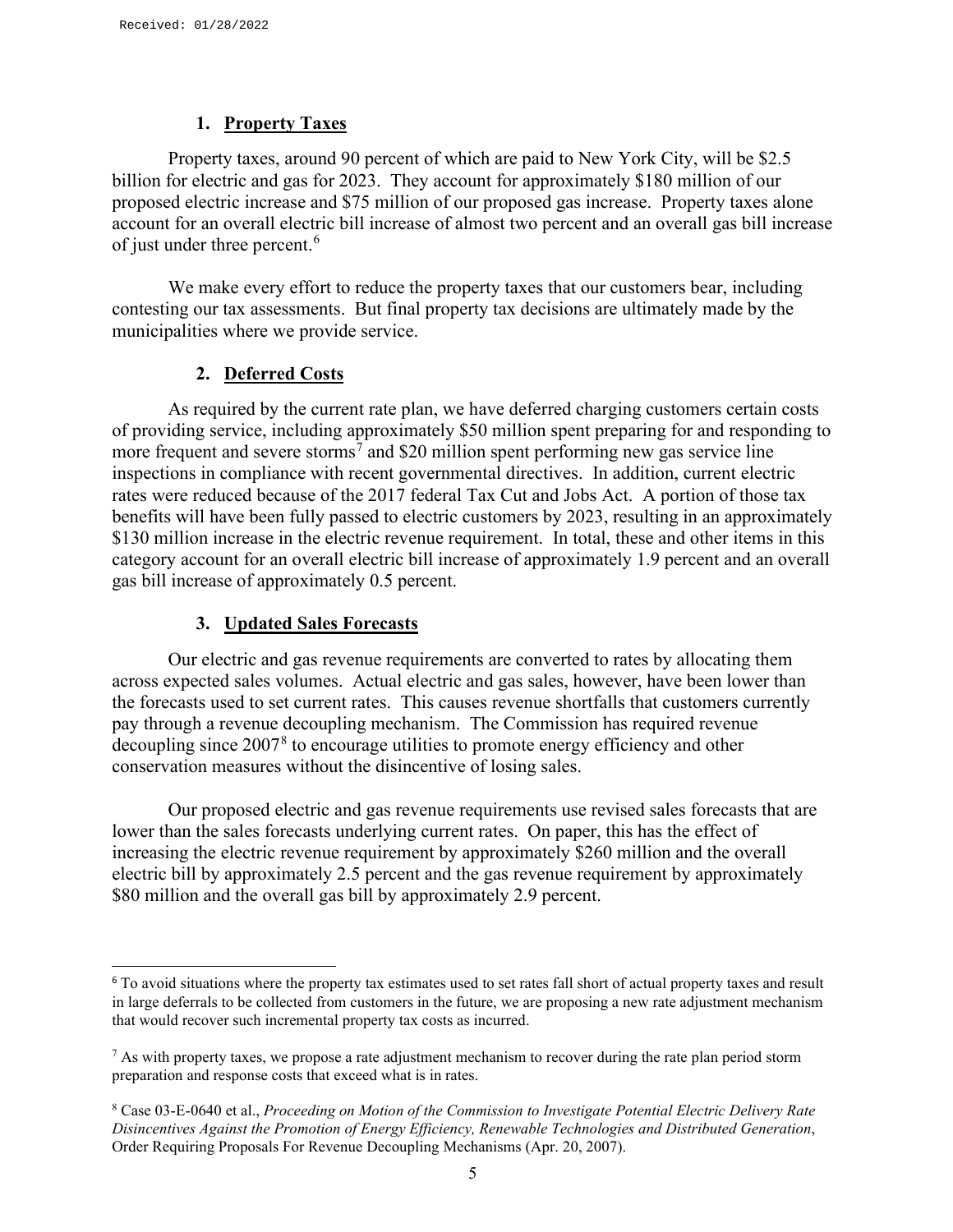From a practical standpoint, however, these updated sales forecasts do not have a bill impact because these costs have already been incorporated into customer bills through the existing revenue decoupling mechanism.

### **4. Authorized and Required Spending**

Our electric and gas revenue requirements include spending that either the Commission has already authorized or that is required to comply with gas safety regulations. For example, our electric revenue requirement includes the costs of the Reliable Clean City Projects and our energy efficiency and electric vehicle charging programs. Our gas revenue requirement includes approximately \$100 million to comply with recent federal gas safety rules and approximately \$36 million in new operations and maintenance costs to comply with recent service line inspection requirements.

### **B. Mitigation of Requested Increase**

To mitigate our requested electric and gas increase, we develop smart, cost effective investments. For example, where possible we design electric system projects to facilitate clean energy while solving reliability needs. Such multi-value projects, which we are in the best position to design, provide our customers with high value. We have also taken a harder look at our gas investments due to potential electrification and are proposing to reduce our annual gas leak prone pipe replacement commitment by a modest amount without affecting safety.

We have also changed the way we work. During our current rate plan, we are engaging in a focused effort to identify opportunities for efficiency that will save customers over \$150 million, including from our significant investment in automated metering infrastructure. These efficiencies are now part of how we do business and these previously achieved ongoing and expected savings helped to reduce our current request.

In addition, we are exploring opportunities to receive funds authorized by the 2021 federal Infrastructure Investment and Jobs Act to help fund our required investments and reduce the costs we need to collect from customers. Finally, we participate in proceedings at the Federal Energy Regulatory Commission and advocate for reasonable market rules at the New York Independent System Operator to reduce supply costs that we are required to pass on to customers.

### **C. Affordability**

We are committed to affordability for our customers who require assistance. We support and provide discounts, which have recently increased significantly, to our low-income customers, and which will mitigate the increase. We are also aggressively implementing our energy efficiency programs for low-and moderate-income customers. In addition, we are assisting residential and small business customers facing financial hardship. Finally, we note that with respect to impact on our residential customers, typical annual residential consumption has fallen by approximately seven percent since 2013.

We are also proposing to procure and own up to 1,000 MW of utility-scale solar generation facilities between 2024 and 2034 and to use the revenues to further increase our lowincome bill discount. We forecast that this plan, when fully implemented, could provide an

6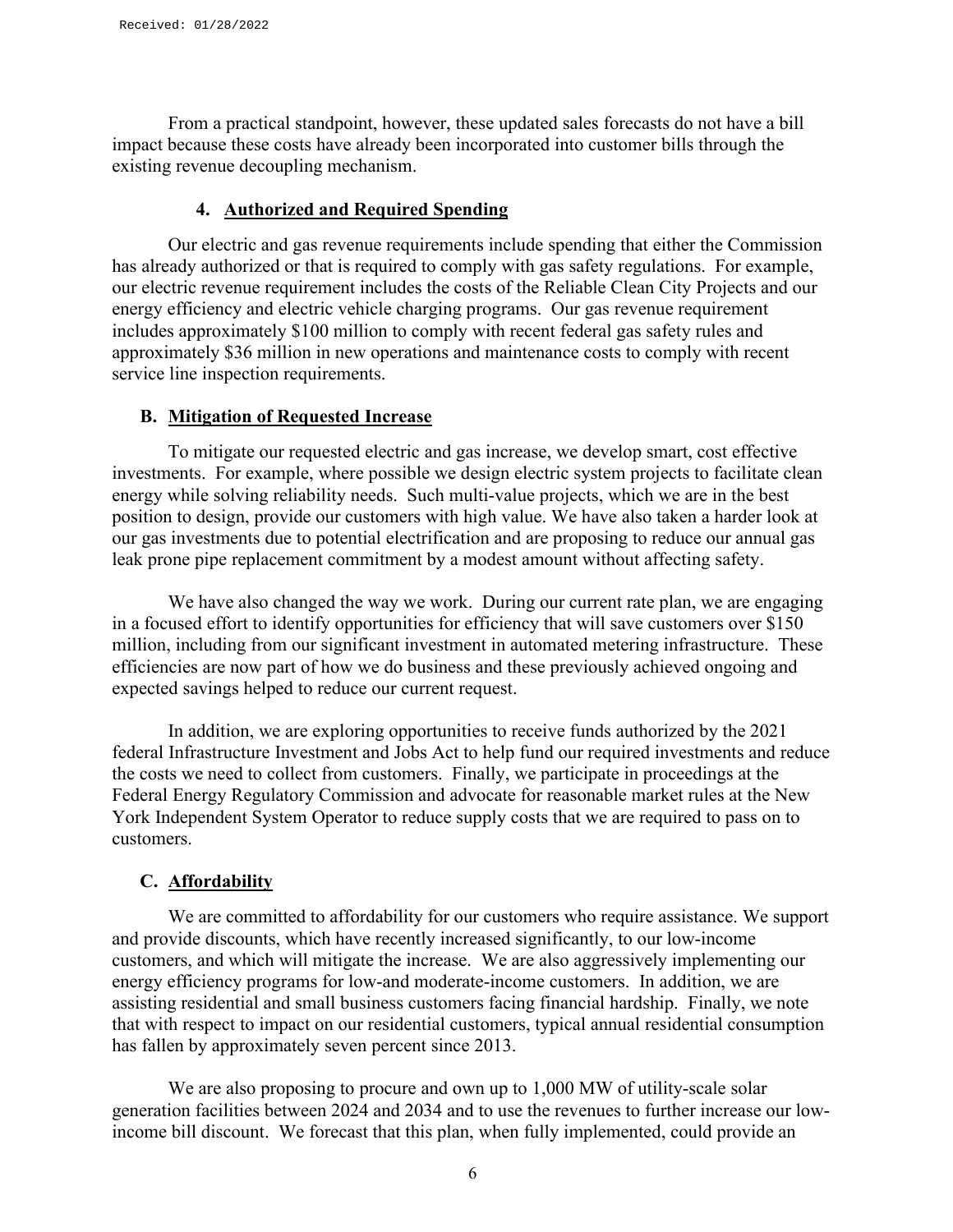approximate \$15 per month electric bill credit and connect low-income customers to the benefits of renewable energy.

Finally, we are proposing a discount program for small businesses, which have been particularly hard hit by the COVID-19 economic downturn. While we expect based on current economic forecasts that the economy will have returned to normal by the time our proposed rate plans take effect in January 2023, this program will provide needed assistance to small businesses that may require aid after the recovery begins.

### **D. Proposed Rate Term**

We are proposing one-year electric and gas rate plans but intend to explore multi-year rate plans in settlement discussions with the Department of Public Service and other interested parties. Multi-year rate plans benefit customers by providing rate certainty for the duration of the plan and by facilitating implementation of the Company's investments.

### **E. Revised Tariff Leaves, Effective Date and Public Notice**

Our proposed rate plans require changes to our electric and gas tariffs, including increases to the charges for electric and gas service. Included as appendices to this letter are revised Tariff leaves, descriptions of changes, and revenue impacts as follows:

| Appendix A – List of Revised Electric Tariff Leaves     |
|---------------------------------------------------------|
| Appendix B - List of Revised PASNY Tariff Leaves        |
| Appendix C – List of Revised Gas Tariff Leaves          |
| Appendix D – Proposed Changes to the Electric and PASNY |
| Tariffs                                                 |
| Appendix $E -$ Proposed Changes to the Gas Tariff       |
| Appendix F – Electric Revenue Impacts                   |
| Appendix G – PASNY Revenue Impacts                      |
| Appendix $H - Gas$ Revenue Impacts                      |
| Appendix I – Typical Residential Customer Bill Impacts  |

The revised Tariff leaves are issued as of January 28, 2022, to become effective February 27, 2022. We respectfully request that the Commission suspend the effective date and, unless the Company subsequently requests otherwise, approve and make the proposed Tariff leaves effective on and as of January 1, 2023.

The Company will provide for public notice of the Tariff changes proposed in this filing by means of newspaper publication once a week for four consecutive weeks prior to February 27, 2022. In addition, with this filing we have included draft Notices of Proposed Rulemaking in the form required by the State Administrative Procedure Act and the Commission's form regarding consent to receive electronic-only service of Commission orders.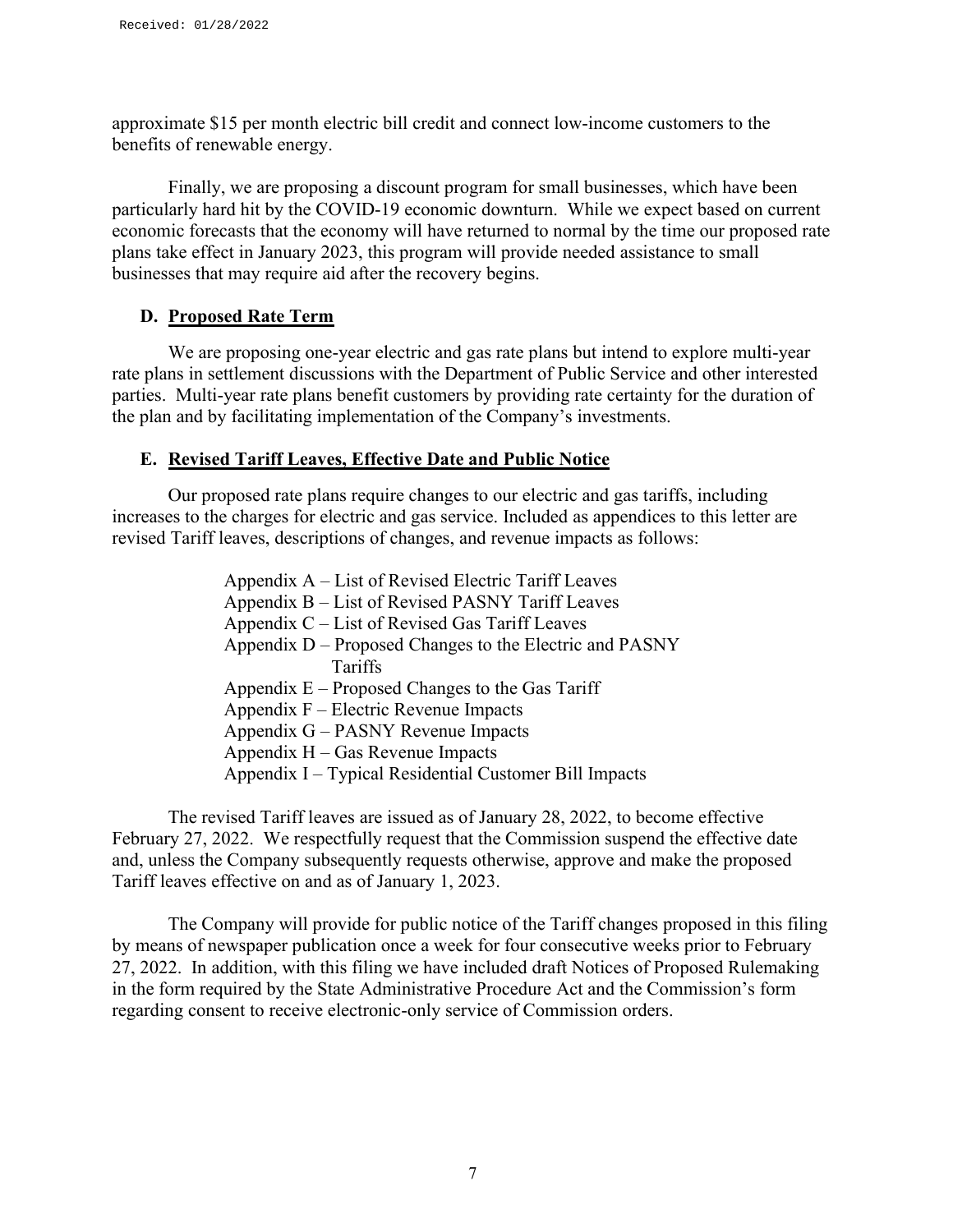⁎⁎⁎

We know that the transition to a clean energy future is a big job. But we are a Company that gets big jobs done. We are privileged to serve New York City and Westchester County and we look forward to engaging with our stakeholders on our plans to achieve the clean and resilient energy future we all want.

Very truly yours,

CONSOLIDATED EDISON COMPANY OF NEW YORK

With the

Matthew Ketschke President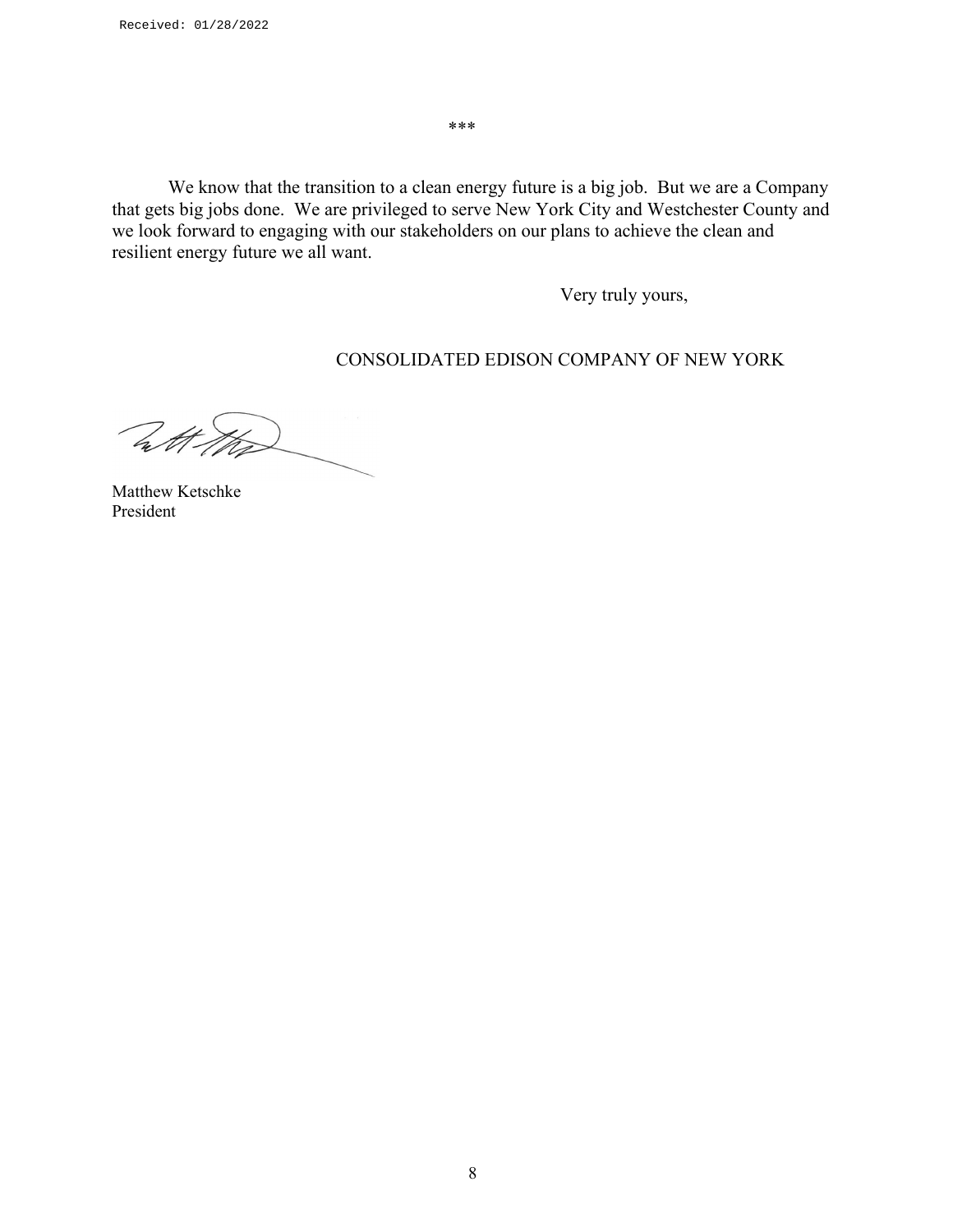### **PSC No. 10 - Electricity: List of Revised Electric Tariff Leaves**

|                         |                  | <b>Superseding</b>      |          |                          | <b>Superseding</b>                         |
|-------------------------|------------------|-------------------------|----------|--------------------------|--------------------------------------------|
| Leaf No.                | Revision No.     | Revision No.            | Leaf No. | Revision No.             | Revision No.                               |
| $\overline{\mathbf{3}}$ | 6                | 5                       | 166.4    | 0                        |                                            |
| 6                       | 17               | 16                      | 166.5    | $\boldsymbol{0}$         |                                            |
| $\overline{7}$          | 9                | 8                       | 166.6    | $\boldsymbol{0}$         |                                            |
| 17                      | 3                | $\overline{2}$          | 166.7    | $\boldsymbol{0}$         |                                            |
| 33                      | $\mathbf{1}$     | $\overline{0}$          | 166.8    | $\boldsymbol{0}$         |                                            |
| 36.2                    | $\boldsymbol{0}$ |                         | 166.9    | $\boldsymbol{0}$         |                                            |
| 37                      | 4                | $\mathbf{1}$            | 166.10   | $\boldsymbol{0}$         |                                            |
| 37.1                    | $\boldsymbol{0}$ |                         | 166.11   | $\boldsymbol{0}$         |                                            |
| 45                      | 1                | 0                       | 167      | 10                       |                                            |
| 56                      | 4                | 3                       | 167.1    | 6                        | $\begin{array}{c} 9 \\ 5 \\ 3 \end{array}$ |
| 61                      | 5                | 4                       | 170      | $\overline{\mathcal{A}}$ |                                            |
| 63.1                    | 6                |                         | 171      | $\,$ $\,$                | $\overline{7}$                             |
| 64                      | 3                | $\frac{5}{2}$           | 177      | 24                       | 23                                         |
| 79.1                    | $\boldsymbol{0}$ |                         | 181      | 15                       | 14                                         |
| 79.2                    | $\theta$         |                         | 193      | 6                        |                                            |
| 79.3                    | $\boldsymbol{0}$ |                         | 195      | 6                        | $\frac{5}{5}$                              |
| 79.4                    | $\boldsymbol{0}$ |                         | 196      | 6                        | 5                                          |
| 79.5                    | $\boldsymbol{0}$ |                         | 197      | 5                        | 4                                          |
| 79.6                    | $\boldsymbol{0}$ |                         | 198      | 9                        | 8                                          |
| 79.7                    | $\boldsymbol{0}$ |                         | 199      | 7                        | 6                                          |
| 95                      | 11               | 10                      | 200      | 7                        | 6                                          |
| 97                      | 8                | $\tau$                  | 201      | 8                        | $\overline{7}$                             |
| 119                     | 12               | 11                      | 213.1    | 3                        |                                            |
| 121                     | 8                | 7                       | 234      | $\overline{\mathcal{L}}$ | $\frac{2}{3}$                              |
| 122                     | 8                | $\overline{7}$          | 235      | $\overline{c}$           | $\mathbf{1}$                               |
| 124                     | 1                | $\boldsymbol{0}$        | 236      | 3                        | $\overline{\mathbf{c}}$                    |
| 125                     | $\mathbf{1}$     | $\boldsymbol{0}$        | 237      | $\overline{c}$           | $\,1$                                      |
| 126                     | 8                | 7                       | 238      | 3                        |                                            |
| 129                     | 1                | $\boldsymbol{0}$        | 239      | 8                        | $\frac{2}{7}$                              |
| 146                     | 3                | $\overline{\mathbf{c}}$ | 240      | 8                        | $\overline{7}$                             |
| 153                     | 4                | 3                       | 242      | 9                        | 8                                          |
| 154                     | $\overline{7}$   | 6                       | 243      | 9                        |                                            |
| 155                     | 3                | $\overline{c}$          | 243.1    | 6                        |                                            |
| 156                     | $\overline{c}$   | $\mathbf 1$             | 243.2    | 6                        |                                            |
| 157                     | 8                | 7                       | 243.3    | 6                        |                                            |
| 157.0.1                 | $\overline{c}$   | $\mathbf 1$             | 243.4    | 6                        | $855$<br>5555                              |
| 157.1                   | 6                | 5                       | 243.5    | 6                        | 5                                          |
| 157.1.1                 | $\overline{4}$   |                         | 243.6    | 6                        |                                            |
| 157.2                   | $\,$ $\,$        | $\frac{3}{7}$           | 243.7    | 6                        |                                            |
| 157.2.1                 | $\overline{c}$   | $\mathbf{1}$            | 243.8    | 6                        | 555557                                     |
| 157.3                   | 6                | 5                       | 243.9    | 6                        |                                            |
| 157.4                   | 16               | 15                      | 243.10   | 6                        |                                            |
| 157.5                   | 2                | $\mathbf{1}$            | 253      | $8\,$                    |                                            |
| 157.6                   | $\mathbf{1}$     | $\boldsymbol{0}$        | 253.9    | $\overline{2}$           | $\mathbf{1}$                               |
| 158                     | 3                | $\overline{c}$          | 268      | 13                       | 12                                         |
| 159                     | 3                | $\overline{2}$          | 270      | 10                       | $\mathbf{9}$                               |
| 160                     | 5                | $\overline{4}$          | 272      | 11                       | 10                                         |
| 162                     | 12               | 11                      | 273      | $\overline{7}$           | $\boldsymbol{6}$                           |
| 162.2                   | 5                | $\overline{4}$          | 274      | $\boldsymbol{7}$         | 6                                          |
| 164                     | 8                | $\overline{7}$          | 281.1    | $\overline{c}$           | $\mathbf 1$                                |
| 166.2                   | $\boldsymbol{0}$ |                         | 292      | 6                        | 5                                          |
| 166.3                   | $\boldsymbol{0}$ |                         | 293      | $\mathbf{1}$             | $\boldsymbol{0}$                           |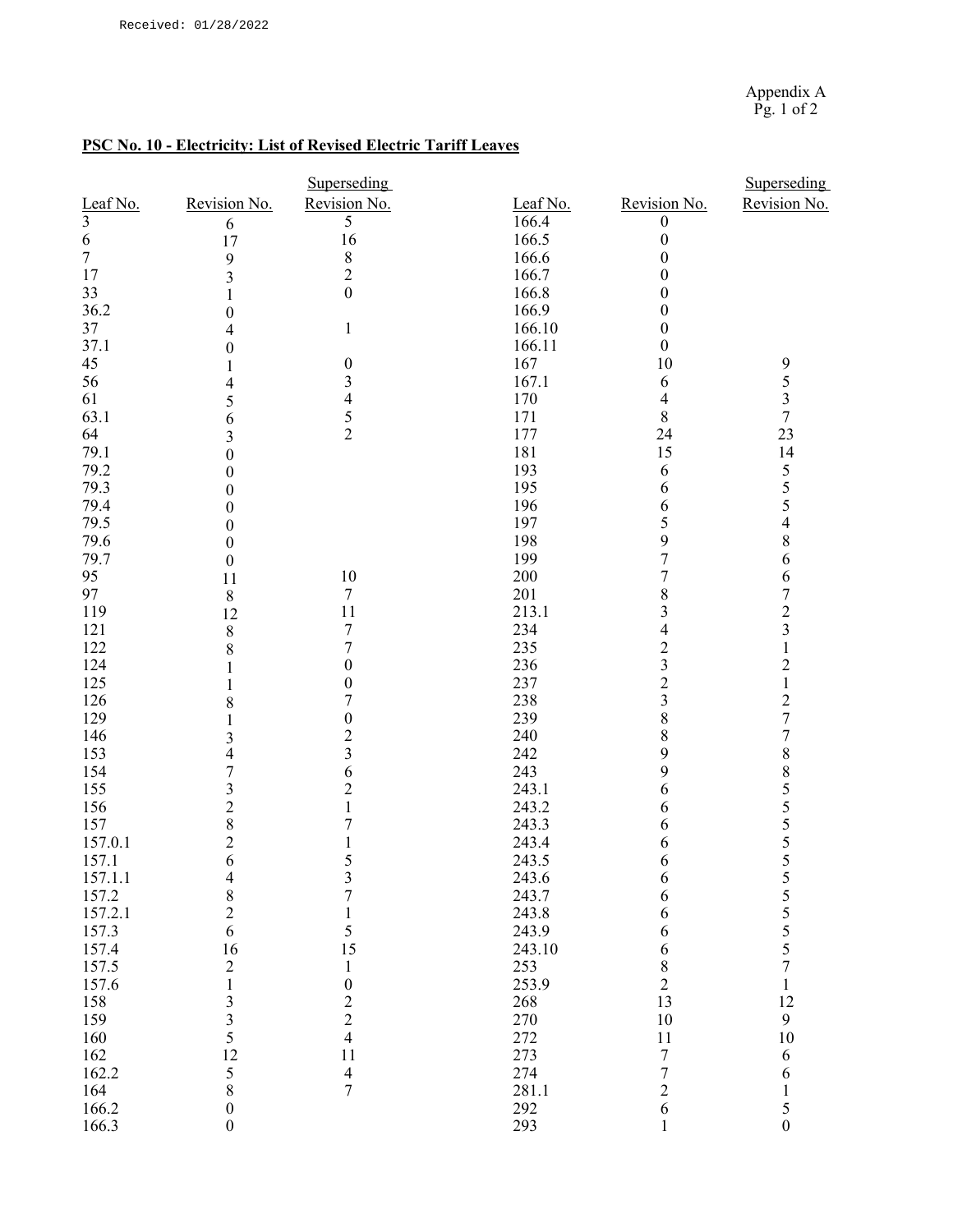Appendix A Pg. 2 of 2

### **PSC No. 10 - Electricity: List of Revised Electric Tariff Leaves**

|          |                         | Superseding             |          |                         | Superseding                                     |
|----------|-------------------------|-------------------------|----------|-------------------------|-------------------------------------------------|
| Leaf No. | Revision No.            | Revision No.            | Leaf No. | Revision No.            | Revision No.                                    |
| 294      | 1                       | $\boldsymbol{0}$        | 416      | 15                      | 14                                              |
| 295      | 3                       |                         | 432      | 15                      | 14                                              |
| 296      | $\overline{\mathbf{3}}$ | $\frac{2}{3}$           | 434      | $\sqrt{2}$              | $\mathbf{1}$                                    |
| 297      | 4                       |                         | 435      | 15                      | 14                                              |
| 298      | $\mathbf{1}$            | $\boldsymbol{0}$        | 437      | 15                      | 14                                              |
| 299      | 1                       | $\boldsymbol{0}$        | 438      | 15                      | 14                                              |
| 300      | $\overline{c}$          | 1                       | 439      | 15                      | 14                                              |
| 301      | 6                       | 5                       | 440      | $\overline{4}$          | 3                                               |
| 320      | 1                       | $\boldsymbol{0}$        | 444      | $\overline{2}$          | $\mathbf{1}$                                    |
| 327.3    | $\overline{7}$          | 6                       | 445      | 16                      | 15                                              |
| 327.4    | $\sqrt{ }$              | 6                       | 448      | $\sqrt{2}$              | $\mathbf{1}$                                    |
| 327.5    | 7                       | 6                       | 449      | 15                      | 14                                              |
| 327.5.1  | 6                       | 5                       | 451      | 15                      | 14                                              |
| 327.10   | 7                       | 6                       | 452      | 15                      | 14                                              |
| 327.14   | 6                       | 5                       | 453      | 15                      | 14                                              |
| 329      | 6                       | 5                       | 453.1    | 12                      | 11                                              |
| 330.1    | 7                       | 5                       | 454      | 4                       | 3                                               |
| 331      | 4                       | $\overline{\mathbf{3}}$ | 458      | 5                       | $\overline{4}$                                  |
| 335      | 5                       | $\overline{\mathbf{4}}$ | 459      | $\,$ $\,$               | $\overline{7}$                                  |
| 336      | 9                       | 8                       | 459.0.2  | $\overline{c}$          | $\,1$                                           |
| 337      | 12                      | 11                      | 459.3    | 6                       | 5                                               |
| 339      | $\overline{4}$          | $\overline{\mathbf{3}}$ | 463      | 16                      | 15                                              |
| 340      | 3                       | $\overline{c}$          | 465      | 4                       | $\overline{\mathbf{3}}$                         |
| 341      | 5                       | $\overline{\mathbf{4}}$ | 466      | 4                       | $\,1$                                           |
| 342      | $\mathbf{1}$            | $\boldsymbol{0}$        | 467      | 4                       | $\overline{\mathbf{3}}$                         |
| 343      | 15                      | 14                      | 468      | $\overline{c}$          | $\mathbf{1}$                                    |
| 343.1    | 12                      | 11                      | 469      | $\overline{\mathbf{3}}$ |                                                 |
| 344      | 9                       | $8\,$                   | 470      | $\overline{4}$          |                                                 |
| 346      | $\overline{4}$          | $\overline{2}$          | 472      | 4                       |                                                 |
| 347      | 3                       | $\mathbf{1}$            | 476      | 4                       | $\begin{array}{c} 2 \\ 3 \\ 3 \\ 3 \end{array}$ |
| 351      | 19                      | 18                      | 477      | 5                       | $\overline{4}$                                  |
| 352      | 10                      | $\boldsymbol{9}$        | 479      | 15                      | 14                                              |
| 359.1    | $\mathbf{1}$            | $\boldsymbol{0}$        | 480      | 15                      | 14                                              |
| 360      | 5                       | $\overline{\mathbf{4}}$ | 482      | $\boldsymbol{2}$        | $\mathbf{1}$                                    |
| 384.1    | 6                       | 5                       | 483      | 15                      | 14                                              |
| 385      | 11                      | 10                      | 485      | 15                      | 14                                              |
| 385.0.1  | 6                       | 5                       | 486      | 15                      | 14                                              |
| 387      | $\overline{4}$          | $\mathfrak{Z}$          | 487      | 15                      | 14                                              |
| 388      | 16                      | 15                      | 488      | 15                      | 14                                              |
|          | 16                      |                         | 490      |                         |                                                 |
| 389      |                         | 15                      |          | $\frac{2}{2}$           | $\,1$                                           |
| 389.1    | 14                      | 13                      | 492      |                         | $\mathbf{1}$                                    |
| 389.2    | $\frac{3}{2}$           | $\overline{c}$          | 495      | 15                      | 14                                              |
| 396      |                         | $\mathbf{1}$            | 496      | 16                      | 15                                              |
| 397      | 16                      | 15                      | 497      | $\overline{4}$          | $\overline{\mathbf{3}}$                         |
| 398      | 15                      | 14                      |          |                         |                                                 |
| 399      | $\mathfrak{Z}$          | $\mathfrak{2}$          |          |                         |                                                 |
| 406      | 15                      | 14                      |          |                         |                                                 |
| 408      | 15                      | 14                      |          |                         |                                                 |
| 409      | 15                      | 14                      |          |                         |                                                 |
| 410      | 15                      | 14                      |          |                         |                                                 |
| 411      | $\overline{4}$          | $\mathfrak{Z}$          |          |                         |                                                 |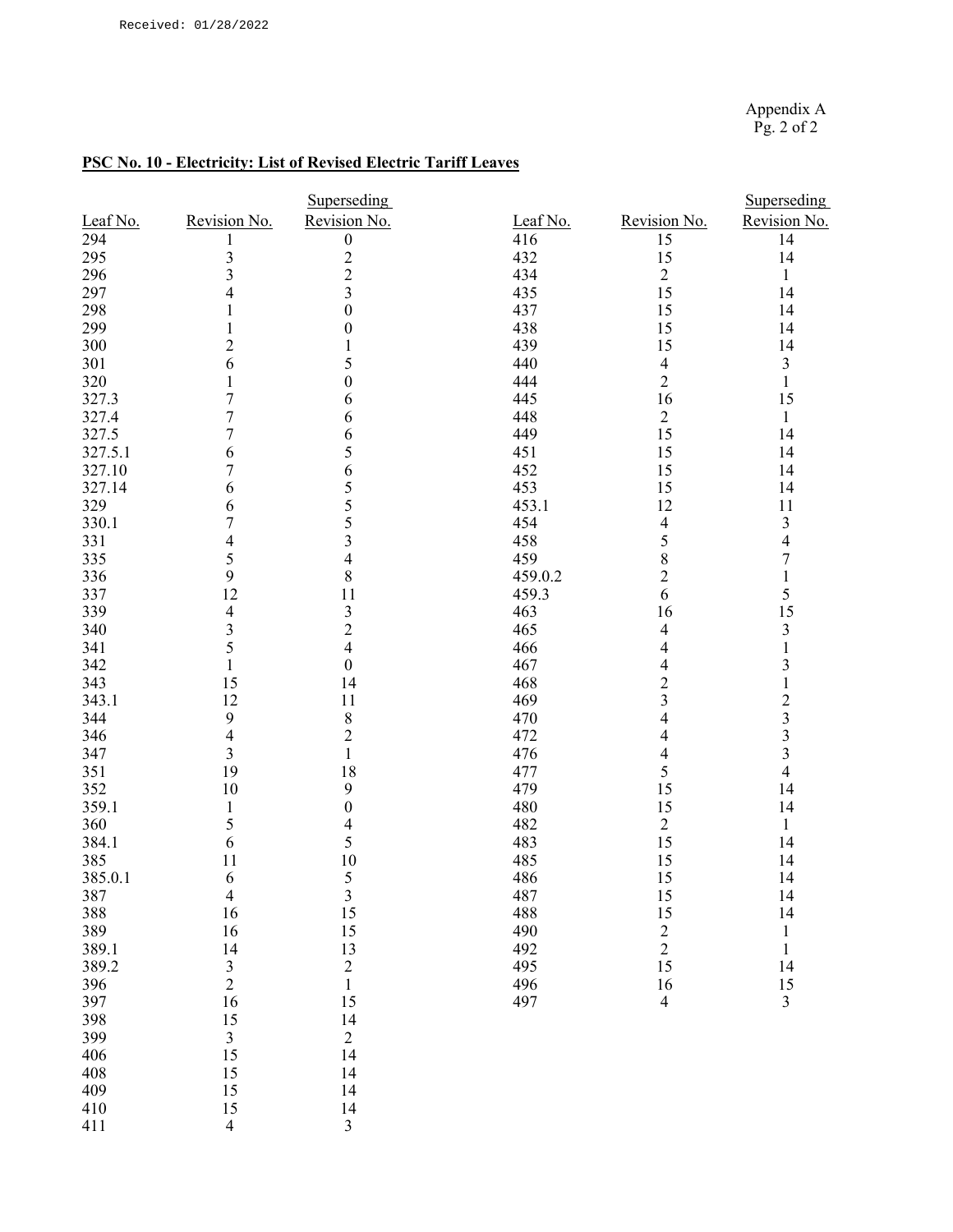# Appendix B

# **PSC No. 12 - Electricity: List of Revised PASNY Tariff Leaves**

|            |                  | Superseding      |
|------------|------------------|------------------|
| Leaf No.   | Revision No.     | Revision No.     |
| 4          | 15               | 14               |
| 5          | 15               | 14               |
| 6          | 15               | 14               |
| $\sqrt{ }$ | 16               | 15               |
| 8          | 16               | 15               |
| 9          | 15               | 14               |
| 10         | 13               | 12               |
| 11         | 3                | $\overline{2}$   |
| 13         | 11               | 10               |
| 17         | $\overline{4}$   | 3                |
| 17.1       | 6                | 5                |
| 19         | 3                | $\overline{2}$   |
| 20         | $\overline{2}$   | $\mathbf{1}$     |
| 22         | 13               | 12               |
| 24         | 3                | $\mathbf{1}$     |
| 25         | 6                | 5                |
| 26         | 10               | 9                |
| 26.1       | 8                | $\boldsymbol{7}$ |
| 26.2       | 3                | $\overline{2}$   |
| 26.4       | 6                | 5                |
| 26.5       | $\mathbf{1}$     | $\boldsymbol{0}$ |
| 26.6       | $\boldsymbol{0}$ |                  |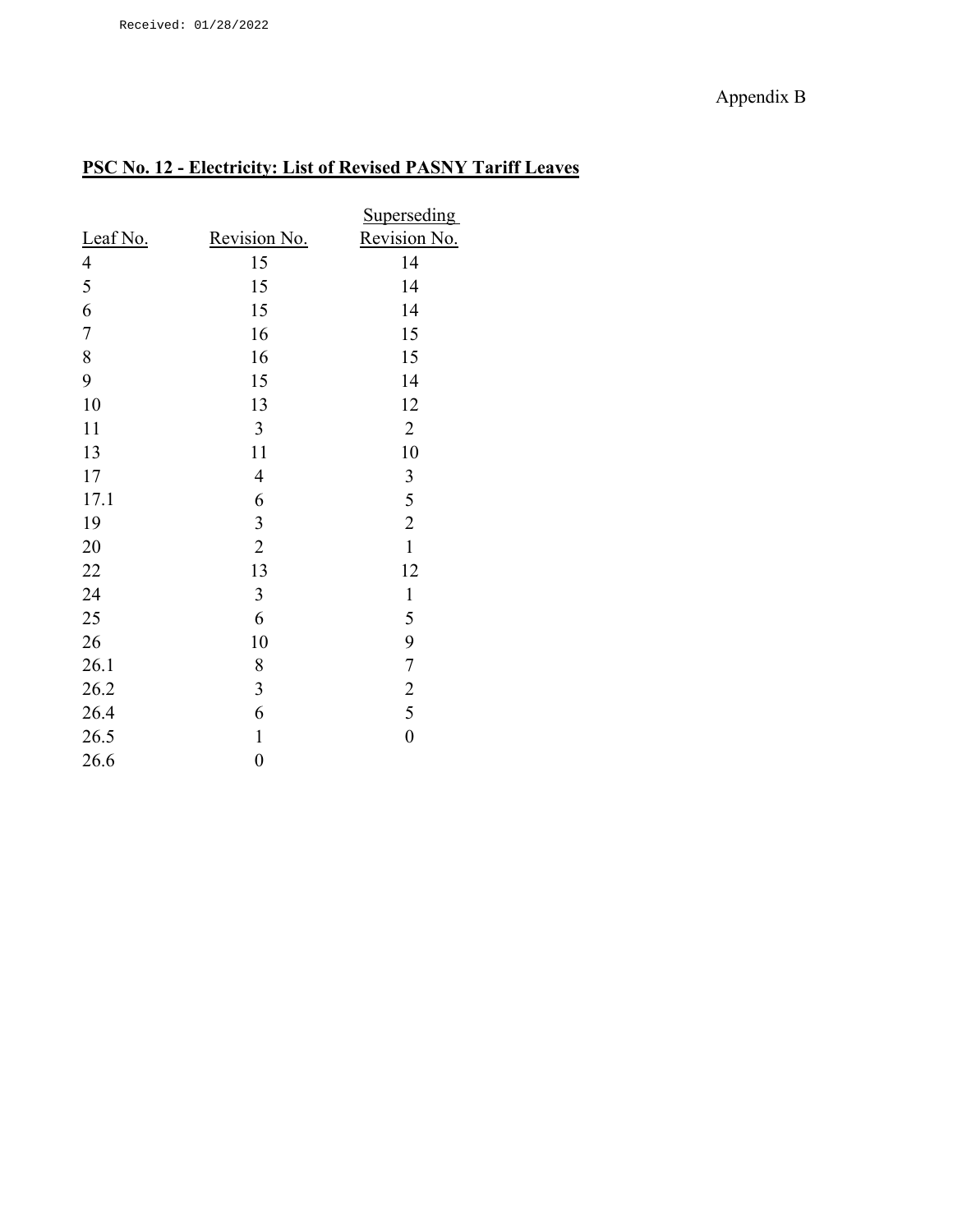# Appendix C

| PSC No. 9 - Gas: List of Revised Tariff Leaves |
|------------------------------------------------|
|------------------------------------------------|

| Leaf                    | Revision                  | Superseding             | Leaf       | Revision                  | Superseding               | Leaf       |                | Revision Superseding |
|-------------------------|---------------------------|-------------------------|------------|---------------------------|---------------------------|------------|----------------|----------------------|
| <u>No.</u>              | <u>No.</u>                | Revision No.            | <u>No.</u> | <u>No.</u>                | Revision No.              | <u>No.</u> | <u>No.</u>     | Revision No.         |
| $\overline{\mathbf{4}}$ | 16                        | 15                      | 154.13     | $\sqrt{3}$                | $\overline{c}$            | 235.1      | $\pmb{0}$      |                      |
| 5                       | 22                        | 21                      | 154.14     | $\overline{4}$            | $\ensuremath{\mathsf{3}}$ | 240        | 34             | 33                   |
| 6                       | 15                        | 14                      | 154.15     | 4                         | $\ensuremath{\mathsf{3}}$ | 241        | $\overline{7}$ | 6                    |
| 12                      | $\overline{7}$            | $\,6$                   | 154.16     | $\ensuremath{\mathsf{3}}$ | $\boldsymbol{2}$          | 243        | 26             | 25                   |
| 13                      | $\mathbf 5$               | $\overline{\mathbf{4}}$ | 154.17     | $\overline{7}$            | $\,6$                     | 251        | 11             | $10$                 |
| 30                      | $\ensuremath{\mathsf{3}}$ | $\overline{c}$          | 154.18     | 28                        | 27                        | 255        | 26             | 25                   |
| 31                      | $\overline{\mathbf{4}}$   | 3                       | 154.19     | $\overline{4}$            | $\ensuremath{\mathsf{3}}$ | 259        | 13             | 12                   |
| 33                      | $\mathbf{1}$              | $\mathsf{O}\xspace$     | 154.24     | 28                        | 27                        | 261        | $\sqrt{5}$     | $\overline{4}$       |
| 34                      | $\boldsymbol{2}$          | $\mathbf{1}$            | 154.25     | 25                        | 24                        | 264        | 14             | 13                   |
| 35                      | $\overline{c}$            | 1                       | 155        | 20                        | 19                        | 269        | 28             | 27                   |
| 44                      | $\ensuremath{\mathsf{3}}$ | $\overline{\mathbf{c}}$ | 156        | 21                        | 20                        | 274        | 17             | 16                   |
| 48                      | $\ensuremath{\mathsf{3}}$ | $\overline{c}$          | 157.1      | 16                        | 15                        | 275        | 12             | 11                   |
| 76.1                    | 12                        | 11                      | 158        | 17                        | 16                        | 279        | 10             | $\boldsymbol{9}$     |
| 77                      | $\overline{\mathbf{4}}$   | 3                       | 166.2      | 16                        | 15                        | 300.3      | 13             | 12                   |
| 78                      | $\mathbf{1}$              | $\pmb{0}$               | 166.3      | $\overline{c}$            | $\mathbf{1}$              | 303.3      | $\overline{c}$ | $\mathbf{1}$         |
| 85                      | $\ensuremath{\mathsf{3}}$ | $\overline{\mathbf{c}}$ | 167.1      | 8                         | $\overline{\mathcal{I}}$  | 316        | 11             | $10$                 |
| 87                      | $\overline{\mathcal{I}}$  | 6                       | 171        | 10                        | $\boldsymbol{9}$          | 316.1      | $10$           | $\boldsymbol{9}$     |
| 89                      | $\mathbf 5$               | $\overline{\mathbf{4}}$ | 173        | $\boldsymbol{9}$          | $\bf8$                    | 317        | 10             | $\boldsymbol{9}$     |
| 117                     | 10                        | 9                       | 176        | $\,6$                     | 5                         | 318        | 6              | 5                    |
| 127                     | $\overline{7}$            | $\,6$                   | 177        | 14                        | 13                        | 326        | 10             | 9                    |
| 128                     | 14                        | 13                      | 178        | 19                        | 18                        | 326.1      | 8              | $\boldsymbol{7}$     |
| 129                     | $\overline{\mathcal{I}}$  | $\,6$                   | 178.1      | 15                        | 14                        | 327        | $10$           | $\boldsymbol{9}$     |
| 130                     | $\overline{\mathcal{I}}$  | $\,6$                   | 178.2      | $\,6$                     | $\mathbf 5$               | 329        | $\bf8$         | $\overline{7}$       |
| 148                     | $\ensuremath{\mathsf{3}}$ | $\overline{\mathbf{c}}$ | 180        | 18                        | 17                        | 330        | 10             | $\boldsymbol{9}$     |
| 149                     | 3                         | $\overline{c}$          | 181        | 22                        | 21                        | 331        | 12             | 11                   |
| 150                     | 1                         | $\pmb{0}$               | 181.1      | $\boldsymbol{9}$          | 8                         | 332        | 19             | 18                   |
| 151                     | 1                         | $\pmb{0}$               | 181.2      | $10$                      | $\boldsymbol{9}$          | 333        | 6              | $\sqrt{5}$           |
| 152                     | 27                        | 26                      | 183        | 22                        | 21                        | 334        | 6              | 5                    |
| 153                     | $\mathbf{1}$              | $\pmb{0}$               | 183.1      | 23                        | 22                        | 341.1      | 10             | 9                    |
| 154                     | $\boldsymbol{2}$          | 1                       | 183.2      | 16                        | 15                        | 342        | 10             | $\boldsymbol{9}$     |
| 154.6                   | 24                        | 23                      | 183.6      | $\Lambda$                 | $\ensuremath{\mathsf{3}}$ | 349        | 33             | 32                   |
| 154.7                   | 11                        | 10                      | 183.7      | 0                         |                           | 378        | 6              | $\mathbf 5$          |
| 154.8                   | 24                        | 23                      | 228        | 35                        | 34                        | 385        | $\,6$          | 5                    |
| 154.9                   | 30                        | 29                      | 230        | 28                        | 27                        | 389.3      | $\overline{7}$ | 6                    |
| 154.10                  | $\overline{7}$            | 6                       | 232        | $\ensuremath{\mathsf{3}}$ | $\boldsymbol{2}$          | 397.1      | $\overline{7}$ | 6                    |
| 154.11                  | 8                         | $\overline{7}$          | 234        | 22                        | 21                        | 397.2      | 10             | 9                    |
| 154.12                  | 3                         | $\overline{c}$          | 235        | 13                        | 12                        | 397.3      | 11             | 10                   |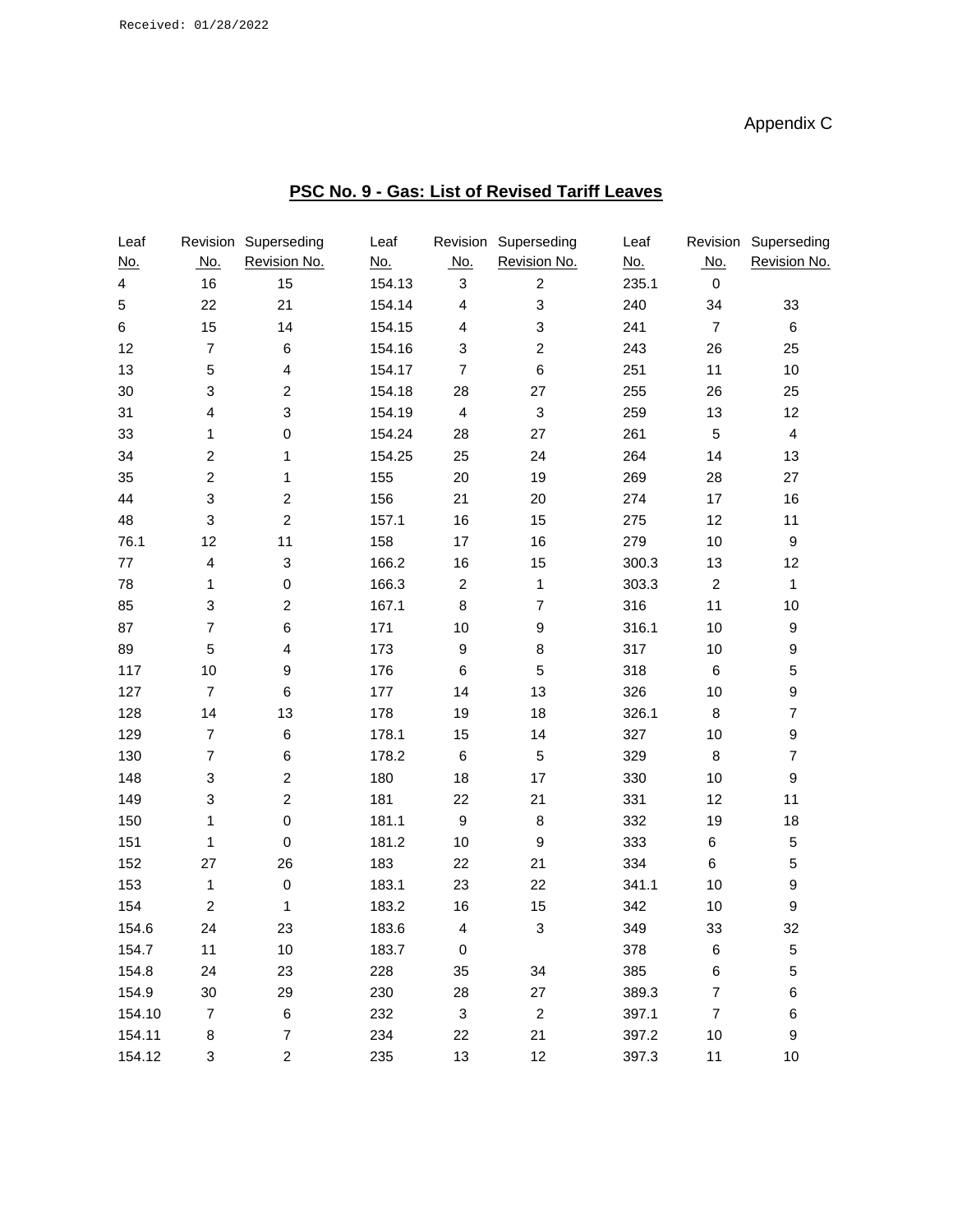| Section                                                            | Leaf #s                                 | Description of Tariff Change                       | <b>Testimony Pane</b> |
|--------------------------------------------------------------------|-----------------------------------------|----------------------------------------------------|-----------------------|
| PSC No. 10 - Electricity                                           |                                         |                                                    |                       |
| <b>SC Rate Changes</b>                                             |                                         |                                                    |                       |
| SC 1 Rate I                                                        | 388                                     | Updated rates.                                     | ERP                   |
| SC 1 Rate II-VTOD rates and Spec Prov D rates                      | 389                                     | Updated rates.                                     | ERP                   |
| SC 1 Rate III - VTOD (also applicable to Spec Prov F<br>customers) | 389.1                                   | Updated rates.                                     | ERP                   |
| SC 1 Rate IV - Optional Demand Based Rate                          | 389.2                                   | Updated rates.                                     | ERP                   |
| SC 2 Rates I and II                                                | 397, 398                                | Updated rates.                                     | ERP                   |
| SC 5 Rates I, II, III, and IV                                      | 406, 408, 409, 410                      | Updated rates.                                     | <b>ERP</b>            |
| SC <sub>6</sub>                                                    | 416                                     | Updated rates.                                     | ERP                   |
| SC 8 Rates I, II, III, IV and V                                    | 432, 435, 437, 438,<br>439              | Updated rates.                                     | ERP                   |
| SC 9 Rates I, II and III                                           | 445, 449, 451                           | Updated rates.                                     | ERP                   |
| SC 9 Rates IV and V, incl. station use<br><b>SC 11</b>             | 452, 453, 453.1<br>463                  | Updated rates.<br>Updated rates.                   | ERP<br>ERP            |
| SC 12 Rates I and II (incl Rt I energy only)                       | 479, 480, 483                           | Updated rates.                                     | ERP                   |
| SC 12 Rates III, IV and V (incl III energy only)                   | 485, 486, 487, 488                      | Updated rates.                                     | ERP                   |
| SC 13 Rates I and II                                               | 495, 496                                | Updated rates.                                     | ERP                   |
| <b>Other Rate Changes</b>                                          |                                         |                                                    |                       |
| GR 10.11 - Reactive Power Demand Charge                            | 95                                      | Updated rates.                                     | ERP                   |
| Rider D                                                            | 181                                     | Updated rates.                                     | ERP                   |
| Rider Q - Option B CRSP and DLRP rates                             | 242-243.10                              | Updated rates.                                     | ERP                   |
| Riders Z and AA - IPP rates                                        | 327.3, 327.4, 327.5,<br>327.5.1, 327.10 | Updated rates.                                     | ERP                   |
| Rider AB - Smart Home Rate                                         | 327.14                                  | Updated rates.                                     | ERP                   |
| GR 25.3 - MFC                                                      | 335                                     | Updated rates.                                     | <b>ERP</b>            |
| SC 9 Spec Prov G (RNY)                                             | 459.0.2                                 | Updated rate.                                      | ERP                   |
| GR 21.1 - Continuity of Supply                                     | 171                                     | Updated spoilage compensation amounts.             | <b>ERP</b>            |
| $GR$ 26.2(3) - RDM targets                                         | 351                                     | Indicated that RDM targets are "to be determined." | ERP                   |
| GR 28 - Transition Adjustment for Competitive Services             | 360                                     | Updated targets.                                   | ERP                   |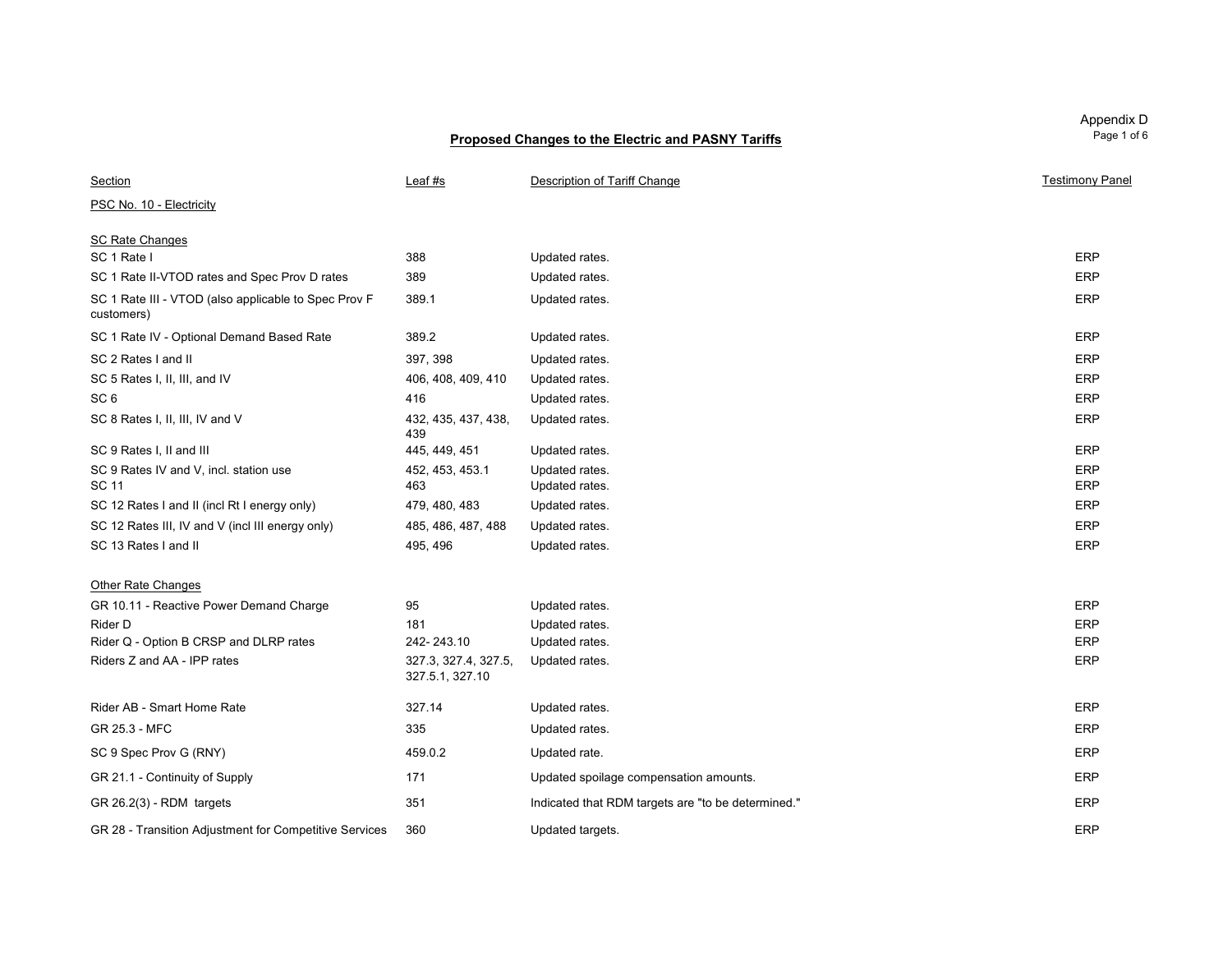| Appendix D  |
|-------------|
| Page 2 of 6 |

| Section                                                                         | Leaf #s                                   | Description of Tariff Change                                                                                                          | <b>Testimony Pane</b> |
|---------------------------------------------------------------------------------|-------------------------------------------|---------------------------------------------------------------------------------------------------------------------------------------|-----------------------|
| Uncollectible                                                                   | 146, 336, 344                             | Uncollectibles experience to be based on the 12-months ended September (instead of<br>November).                                      | ERP                   |
| GR 25.1- MSC factor of adjustment                                               | 329                                       | Updated Factor of Adjustment for Losses.                                                                                              | ERP                   |
| SC 1 Rate IV                                                                    | 389.2                                     | Eliminated eligibility requirements making SC 1 Rate IV an optional rate available to all SC 1<br>customers.                          | ERP                   |
| SCs 1, 2, and 9                                                                 | 387, 396, 444                             | Clarified that SC 2 and SC 9 are SCs intended for which no other service classifications are<br>specifically provided.                | ERP                   |
|                                                                                 | n/a                                       | Include Standby rates in RDM effective January 1, 2024.                                                                               | ERP                   |
| <b>Tariff Changes</b>                                                           |                                           |                                                                                                                                       |                       |
| Rider J - BIR Changes                                                           |                                           |                                                                                                                                       |                       |
| Rider J - Business Incentive Rates ("BIR")                                      | 193, 195, 196, 197,<br>198, 199, 200, 201 | Added a new COVID-19 BIR component and MAC recovery.                                                                                  | ERP                   |
| GR 26.1 - MAC                                                                   | 343                                       | Added new component 36 to recover amounts associated with COVID-19 BIR rate<br>reductions.                                            |                       |
| Rider J - Business Incentive Rates ("BIR")                                      | 193                                       | SCs 2 and 9 Special Provision (C) is not applicable to customers served under Rider J.                                                | ERP                   |
| <b>AMI Tariff Changes</b>                                                       |                                           |                                                                                                                                       |                       |
| Standby and SC 11 - Buy Back provisions                                         | 162.2, 166.5, 167,<br>240.477             | Eliminated requirement for customer to provide communications for Output Meters.                                                      | ERP                   |
| General Rule 20.4 - Billing under Standby Service Rates                         | 61, 166.9                                 | Deleted requirement for customer to provide and maintain communication services and<br>deleted monthly communications service credit. | ERP                   |
| General Rule 20.4 - Billing under Standby Service Rates                         | 166.8, 166.9                              | Modified Standby Offset interval meter readings to be based on 15-minute interval to each<br>metered interval.                        | ERP                   |
| Rider R - Net Metering and Value Stack Tariff for<br><b>Customer-Generators</b> | 253                                       | Added an option for Rider R customers to close an account on the date of request for<br>customers with communicating AMI meters.      | ERP                   |
| SCs 2 and 12                                                                    | 399, 490                                  | Deleted the provision that a demand meter will be installed if customer uses over 10 kW or<br>6.000 kWh over two months               | ERP                   |
| SCs 5, 8, 9, 11, and 13                                                         | 411, 440, 454, 472,<br>497                | Deleted the installation of demand meter provisions.                                                                                  | ERP                   |
| SC 12 - Multiple Dwelling Space Heating                                         | 492                                       | Established SC 12 energy only/demand thresholds.                                                                                      | ERP                   |
| GR 6.10 - AMR/AMI Meter Opt-out                                                 | 63.1                                      | Residential customers who are required to have an Interval Meter cannot opt-out of AMI.                                               | <b>ERP</b>            |

Distributed Generation Changes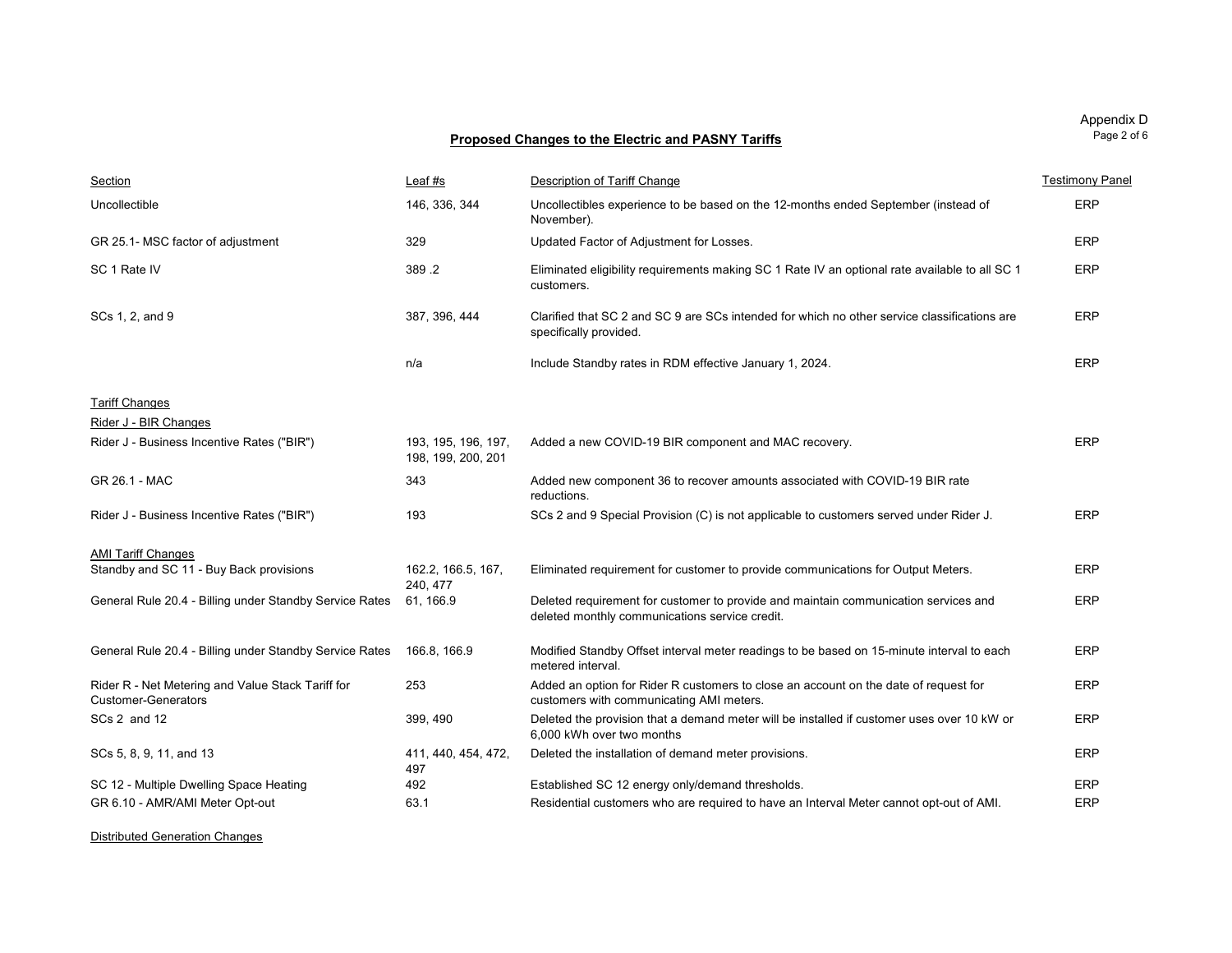| Section                                                                                                  | Leaf #s                                                                      | Description of Tariff Change                                                                                                                                                                      | <b>Testimony Pane</b> |
|----------------------------------------------------------------------------------------------------------|------------------------------------------------------------------------------|---------------------------------------------------------------------------------------------------------------------------------------------------------------------------------------------------|-----------------------|
| General Rule 8.4                                                                                         | 79.1-79.7, 153-160,<br>465-470                                               | Combined Standby and SC 11 interconnection rules and moved to new General Rule 8.4.                                                                                                               | ERP                   |
| General Rule 20.4                                                                                        | 157-157.6, 166.2-<br>166.11, 164, 167.1,<br>170, 239, 384.1, 385,<br>385.0.1 | Moved Standby Offset and export to another service connection provisions to Billing under<br>Standby Service Rates section, and updated all references.                                           | ERP                   |
| General Rule 20.3                                                                                        | 162                                                                          | Deleted the 30-day requirement for customers with Designated Technologies electing to be<br>billed under Standby Service rates.                                                                   | ERP                   |
| SC 11                                                                                                    | 476, 477                                                                     | Deleted the option to export to NYISO under SC 11.                                                                                                                                                | ERP                   |
| Standby provisions                                                                                       | 79.1, 166.2, 166.4,<br>384.1                                                 | Removed the 20 MW upper limit for generating facility interconnections                                                                                                                            | <b>ERP</b>            |
| Housekeeping Changes                                                                                     |                                                                              |                                                                                                                                                                                                   |                       |
| Update table of contents to include EV Make-Ready<br>Surcharge                                           | 7,337                                                                        | Updated table of contents and list of delivery surcharges to include EV Make-Ready<br>Surcharge                                                                                                   | ERP                   |
| General Rule 2 - Definitions                                                                             | 17                                                                           | Clarified the definition for Pure Base Revenue.                                                                                                                                                   | ERP                   |
| General Rule 5.5 - Underground Facilities<br>General Rule 5.6 - Transformers and Associated<br>Equipment | 45<br>56                                                                     | Added an option for the Company to elect to provide underground facilities.<br>Deleted specific language related to flood protection requirements that are included in<br>Company specifications. | ERP<br>ERP            |
| General Rule 17.6 - Meter Upgrades and Purchases                                                         | 129                                                                          | Deleted the obsolete provision related to customer-owned meters.                                                                                                                                  | ERP                   |
| Rider T<br>Rider T                                                                                       | 268<br>270, 272, 273                                                         | Delete obsolete provisions that were only applicable for 2017 and 2018.<br>Deleted obsolete provisions that were applicable only during the 2020 capability period.                               | ERP<br>ERP            |
| Rider T<br>GR 26.1 - MAC                                                                                 | 274<br>339, 342, 343, 343.1,<br>346, 347, 459                                | Deleted "/or" from the sentence "DRV and and/or LSRV value compensation."<br>Deleted or revised certain MAC components.                                                                           | ERP<br>ERP            |
| 26.10 EV Make-Ready Surcharge                                                                            | 359.1                                                                        | Added time periods to clarify the EV Make-Ready Surcharge applicable to Rate II of SC 5 and<br>Rate II and Rate III of SCs 8, 9, and 12.                                                          | ERP                   |
| SCs 8, 9, and 12                                                                                         | 434, 448, 482                                                                | Removed obsolete provision for thermal storage customers.                                                                                                                                         | ERP                   |
| SC 9 Special Provision D                                                                                 | 97, 200, 320, 330.1,<br>458, 459.3                                           | Removed the expired SC 9 Special Provision D heating discounts.                                                                                                                                   | ERP                   |
| GR 5.2.4 - Excess Distribution Facilities                                                                | 36.2                                                                         | Added General Rule - 5.2.5 Permits that was erroneously deleted.                                                                                                                                  |                       |
| <b>Changes Described in Other Testimonies</b>                                                            |                                                                              |                                                                                                                                                                                                   |                       |

Rule 17.3 - Special Services Performed by the Company at a Charge

126 Updated percentages for handling costs and corporate overheads for costs associated with Special Services. Accounting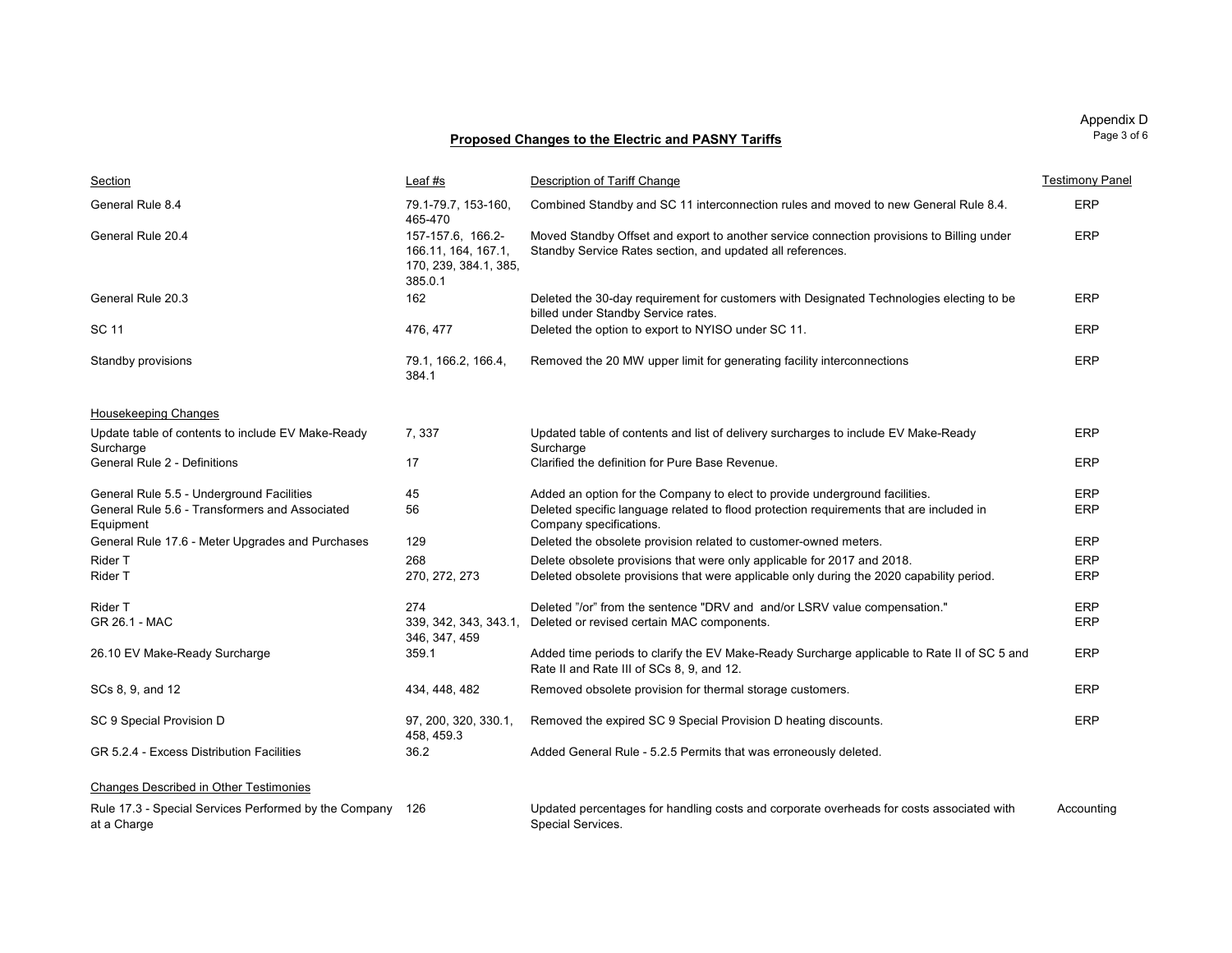| Section                                          | Leaf #s                                                                                                                              | Description of Tariff Change                                                                                                                                                                   | <b>Testimony Panel</b> |
|--------------------------------------------------|--------------------------------------------------------------------------------------------------------------------------------------|------------------------------------------------------------------------------------------------------------------------------------------------------------------------------------------------|------------------------|
| GR 26.1 - MAC                                    | 339                                                                                                                                  | Added new component 10 to reconcile carrying charges associated with interference costs.                                                                                                       | Accounting & MISP      |
| GR 26.1 - MAC                                    | 339                                                                                                                                  | Added new component 11 to reconcile storm costs.                                                                                                                                               | Accounting & SRR       |
| GR 26.1 - MAC                                    | 341                                                                                                                                  | Added new component 20 to reconcile costs related to deferred late payment fees and other<br>fees originally associated with customer non-payment.                                             | Accounting             |
| GR 26.1 - MAC                                    | 341                                                                                                                                  | Added new component 21 to reconcile uncollectible bill expenses and non-Credit and<br>Collections portion of the POR Discount reconciliation.                                                  | Accounting             |
| GR 26.1 - MAC                                    | 341                                                                                                                                  | Added new component 23 to reconcile property taxes.                                                                                                                                            | Accounting             |
| GR 16.1 - Charge for Replacing a Damaged Meter   | 121                                                                                                                                  | Updated the Damaged AMI meter fee.                                                                                                                                                             | <b>EIOP</b>            |
| GR 16 - Other Charges                            | 121                                                                                                                                  | Updated the charge for re-inspection.                                                                                                                                                          | <b>EIOP</b>            |
| GR 17.1 - Special Services at Stipulated Rates   | 122                                                                                                                                  | Updated charges for hi-pot test, Megger test, dielectric fluid testing.                                                                                                                        | <b>EIOP</b>            |
| General Rule 7.1 - Customer Wiring and Equipment | 64                                                                                                                                   | Established a Company requirement to furnish and install wiring and equipment for<br>customers in the Selective Undergrounding Program.                                                        | <b>EIOP</b>            |
| GR 5.2.8 - Street or Sidewalk Service            |                                                                                                                                      | 33, 37, 37.1, 124, 125 Added new Street or Sidewalk Services provision and conforming changes.                                                                                                 | <b>EIOP</b>            |
| GR 15.2 - Reconnection Charge                    | 119                                                                                                                                  | Continued waiver of the Reconnection Charge for Low Income Customers. Changed per rate-<br>year cap on waiver amount.                                                                          | <b>Customer Ops</b>    |
| GR 26.2(4) - Low Income Program Costs            | 352                                                                                                                                  | Changed Low Income Program Fund for the rate year and indicated that the low-income<br>program will continue beyond December 31, 2023 contingent on the continuation of full cost<br>recovery. | <b>Customer Ops</b>    |
| Riders P, V, and W                               | 6, 177, 213.1, 234,<br>235, 236, 237, 238,<br>253.9, 281.1, 292,<br>293, 294, 295, 296,<br>297, 298, 299, 300,<br>301, 331, 340, 341 | Deleted Riders P, V, and W and all references.                                                                                                                                                 | <b>CES</b>             |
| GR 5.2.4 - Excess Distribution Facilities        | 36.2                                                                                                                                 | Added a new provision, Distributed Energy Resources Make Ready Program for<br>Disadvantaged Communities and Low-Income Customers.                                                              | <b>CES</b>             |
| n/a                                              | n/a                                                                                                                                  | Cost recovery associated with Renewable Low Income Bill Credit in 2024                                                                                                                         | <b>CES</b>             |
| PSC No. 12 - Electricity (PASNY)                 |                                                                                                                                      |                                                                                                                                                                                                |                        |
| <b>SC Rate Changes</b>                           |                                                                                                                                      |                                                                                                                                                                                                |                        |
| Rate I                                           | 4                                                                                                                                    | Updated rates.                                                                                                                                                                                 | <b>ERP</b>             |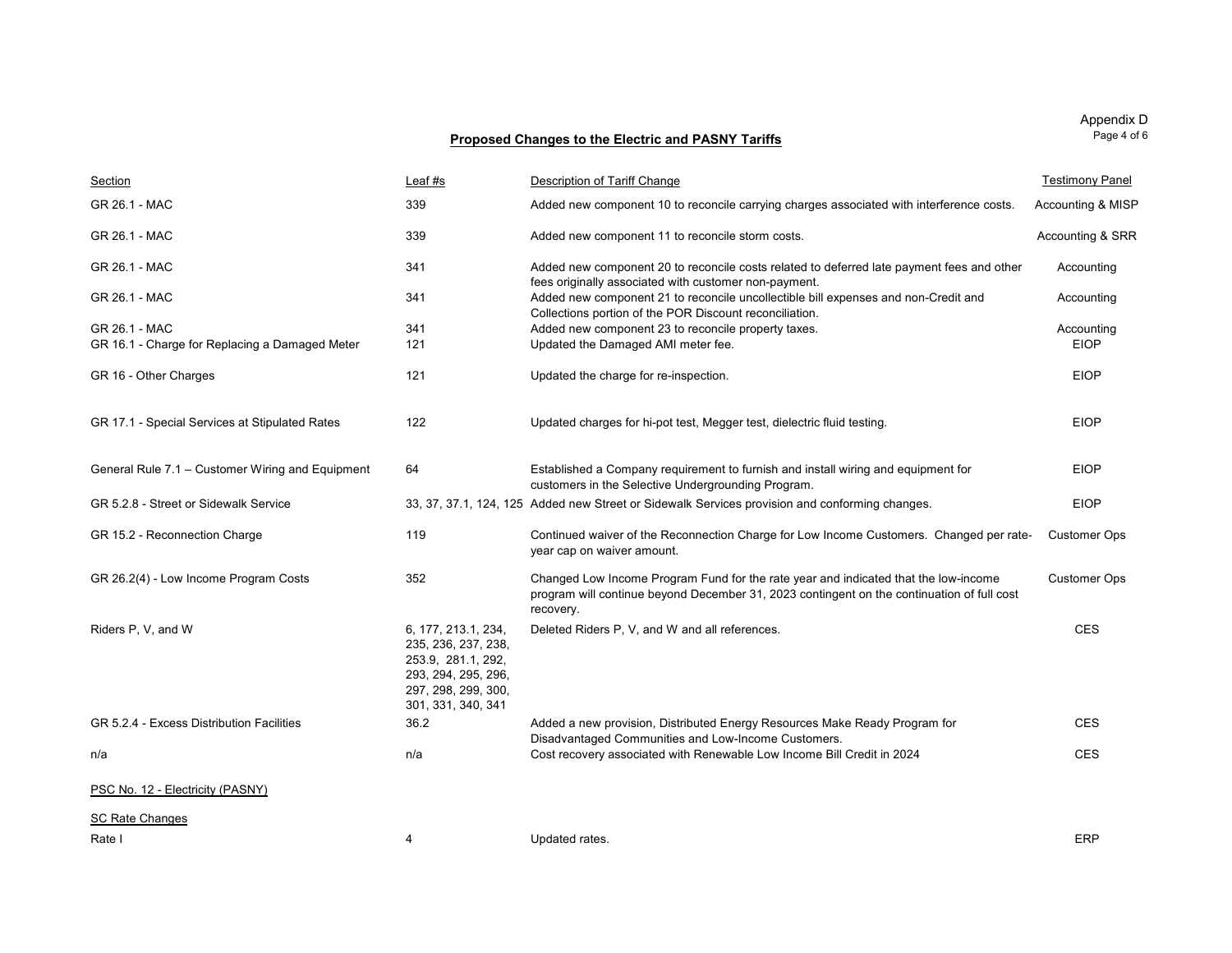| Appendix D  |
|-------------|
| Page 5 of 6 |

Section Leaf #s Description of Tariff Change Testimony Panel Street lights and FA 5 5 Updated rates. ERP Rate II 6 Updated rates. ERP Rate III, inc station use rate **Fig. 2.1 Contract a Contract Contract Contract Contract Contract Contract Contract Contract CONSUMERP** Rate IV, inc station use rate **8, 9** Club and the Updated rates. ERP and the station user at the station user at the station of the station of the station user at the station of the station of the station of the station of Other Rate Changes Reactive Power Charge **10** 2008 10 Updated rate. ERP 2008 10 Updated rate. Tariff changes: Rate I 4, 11 4, 11 Clarified rules for transferring customers between energy only rates and both energy and demand rates.ERPDetermination of Billable Demand 11 1 1 Deleted requirement that a demand meter will be installed if customer uses over 10 kW or 6,000 kWh over two months. ERPCommunication metering credit 13 13 Deleted the requirement for the customer to provide and maintain communication service and deleted monthly communications service credit. ERPStandby Service and Standby Service Rates 17, 17.1 Updated references for Standby Offset and export to another service connection. Standby Service and Standby Service Rates 17.1 Corrected indentation in last paragraph. ERP Standby and Buy Back provisions The Communications of the Communications for Output Meters ERP Communications for Output Meters ERP Transition Adjustment for Metering Services 20 Removed the obsolete Transition Adjustment for Metering Services Additional Delivery Charges and Adjustments 22 **Indicated that RDM targets are "to be determined."** ERP Additional Delivery Charges and Adjustments 22 Changed Low Income Program Fund for the rate-year and indicated that the low-income program will continue beyond December 31, 2023 contingent on the continuation of full cost recovery. Customer Ops Additional Delivery Charges and Adjustments 19, 24, 25, 26, 26.1, 26.2, 26.5 Deleted or revised certain adjustments. ERP Other Charges and Adjustments 26.1 Earning Adjustment Mechanisms to be determined based on the PASNY Allocation. CES Other Charges and Adjustments 26.4, 26.5 Revised component 17 to include late payment fee recovery starting in 2023. Accounting Other Charges and Adjustments 26.5 2005 2006 2007 Added new component 18 to reconcile storm costs. Other Charges and Adjustments **26.5** 26.5 Added new component 19 to reconcile carrying charges associated with interference costs. Accounting & MISP Other Charges and Adjustments **26.5** 26.5 Added new component 20 to reconcile property taxes. Accounting Accounting Other Charges and Adjustments 2008 26.6 Added new component 21 to reconcile uncollectible bill expenses and non-Credit and Collections of the POR Discount reconciliation.Accounting Other Charges and Adjustments 26.6 Added new component 22 to recover amounts associated with COVID-19 BIR rate reductions.ERP

Page 5 of 6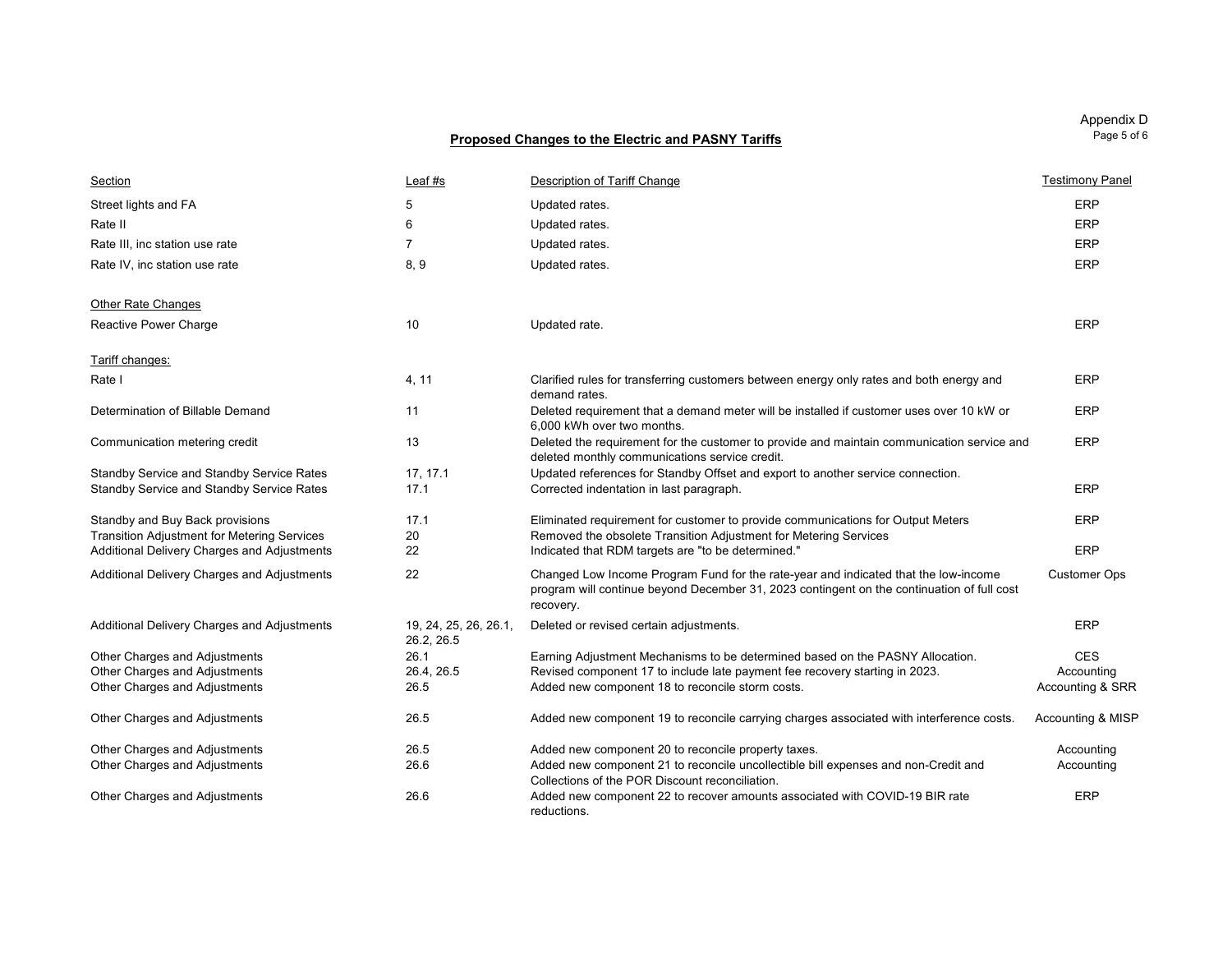Appendix D Page 6 of 6

**Section** 

Leaf #s **Description of Tariff Change Testimony Panel Testimony Panel** 

Legend

ERP - Electric Rate Panel

EIOP - Electric Infrastructure & Operations Panel

CES - Customer Energy Solutions

MISP - Municipal Infrastructure Support Panel

GR - General Rule

SRR - Storm Response and Resilience Panel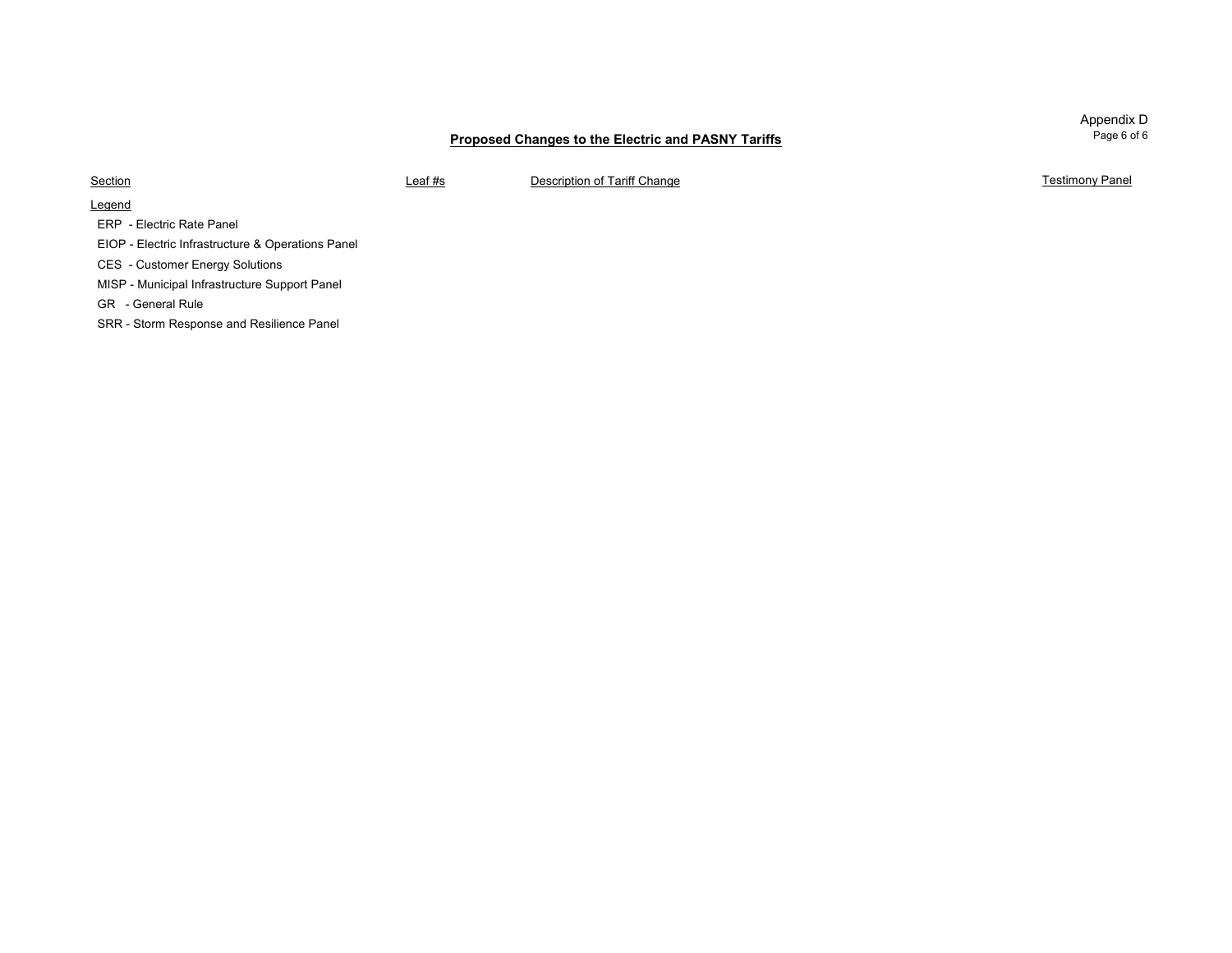#### **Proposed Changes to the Gas Tariff**

| PSC No. 9 - Gas                               |                       |                                                                                                               |                        |
|-----------------------------------------------|-----------------------|---------------------------------------------------------------------------------------------------------------|------------------------|
| Section                                       | Leaf $#s$             | Description of Tariff Change                                                                                  | <b>Testimony Panel</b> |
| <b>SC Rate Changes</b>                        |                       |                                                                                                               |                        |
| SC <sub>1</sub>                               | 228                   | Updated rates.                                                                                                | GRP                    |
| SC <sub>2</sub>                               | 230.234               | Updated rates.                                                                                                | GRP                    |
| SC <sub>3</sub>                               | 240, 243              | Updated rates.                                                                                                | GRP                    |
| SC <sub>9</sub>                               | 269                   | Updated rates.                                                                                                | GRP                    |
| SC 12                                         | 331                   | Updated rates.                                                                                                | GRP                    |
| <b>SC 13</b>                                  | 349                   | Updated rates.                                                                                                | GRP                    |
| Other Rate Changes:                           |                       |                                                                                                               |                        |
| GI VI. (E) - Rider D - Excelsior Jobs Program | 128                   | Updated discounts                                                                                             | GRP                    |
| Rider H - Distributed Generation Rates        | 154.6. 154.8. 154.9   | Updated rates.                                                                                                | GRP                    |
| Rider J - Residential Distributed Generation  | 154.24, 154.25        | Updated rates.                                                                                                | GRP                    |
| GIIX.8 - Merchant Function Charge (MFC)       | 178.2                 | Updated the per therm supply-related charge and credit and collection-related rates that<br>will be in effect | GRP                    |
| Tariff Changes:                               |                       |                                                                                                               |                        |
| <b>General Changes</b>                        |                       |                                                                                                               |                        |
| GI II., GI III.14 (B) & (E), SC 9, SC20       | 385, 389.3            | 12, 13, 85, 89, 259, 261, 316, Added language throughout the tariff to include Local RNG Production           | <b>GIOSP</b>           |
| <b>GI III.3 B</b>                             | 30                    | Modified the main and service allotment for residential heating customers                                     | <b>GIOSP</b>           |
| GI III.3 $(B)(3)(b)$                          | 30, 31                | Removed the 100' main entitlement aggregation language                                                        | <b>GIOSP</b>           |
| GI III.3.(C).(1) &(2)                         | 33, 34, 35            | Removed the revenue test                                                                                      | <b>GIOSP</b>           |
| GI III.5(C) 3 ii (a) & (b)                    | 44                    | Updated the Inside Piping Survey/Inspection Fees                                                              | <b>GIOSP</b>           |
| GI III.8 $(C)(2)$                             | 48                    | Modified no access costs                                                                                      | <b>GIOSP</b>           |
| GI III.8                                      | 77,78                 | <b>Added Damaged Meter Fee</b>                                                                                | <b>GIOSP</b>           |
| GI III $(14)(E)$                              | 89                    | Added additional pipelines to the weighted market price of gas calculation                                    | GRP                    |
| GI IV.2 (B) & $(F)$                           | 117                   | Updated percentages for handling costs and corporate overheads for costs associated<br>with special services  | Accounting             |
| VI (D) Rate II (3), VI (E); SC 2; SC 3        | 129, 154.25, 235, 243 | Added the WNA to list of charges applicable to various rates                                                  | GRP                    |
| GI VI (D) Rate II (3), VI (E); SC 2; SC 3     | 129, 235, 243         | Added WNA to rates under Rider J                                                                              | GRP                    |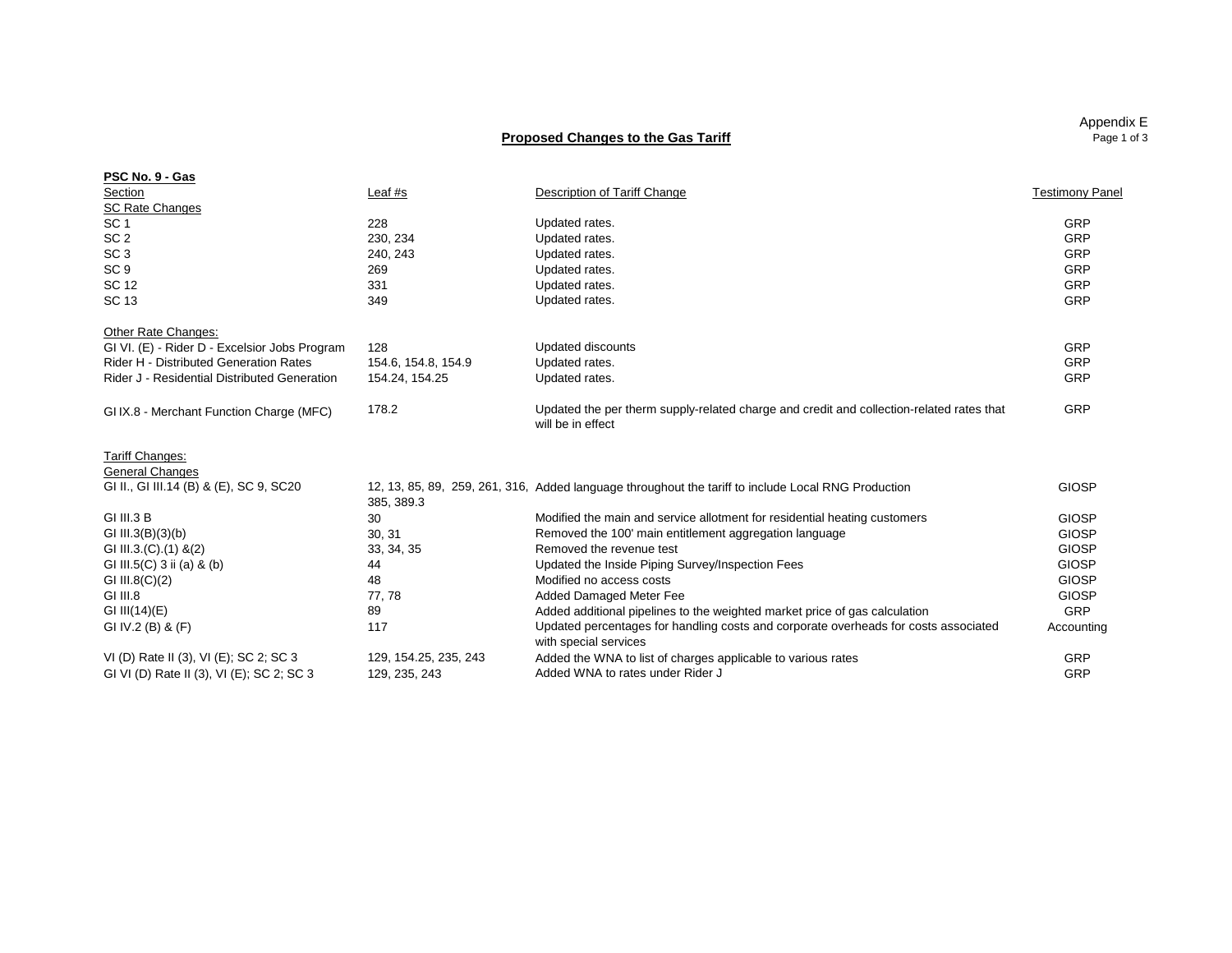Appendix E Page 2 of 3

#### **Proposed Changes to the Gas Tariff**

| <b>GRP</b><br>GI VI (H) (1), SC 9, SC 12, SC 20<br>154.10, 154.11, 317, 318,<br>GRP<br>Removed references to phone lines<br>326.1, 342, 397.1<br>154.11, 326.1, 342<br>GRP<br>Added exemption language from fee for customers with AMI<br>Added Reconciliation of Interference Costs adjustment<br>Accounting<br>176<br>Added Unbilled Fees Adjustment<br>177<br>Accounting<br>Removed reference to Transition Adjustment for Competitive Services<br>GRP<br>GI IX.7<br>178.1<br>GRP<br>GI IX.10<br>180<br>Updated the new low income funding level in rates<br>GI IX.14<br>181.1<br>Changed method for calculating interest on the RDM Adjustment<br><b>GRP</b><br>GRP<br>GI IX.14<br>181.2<br>Changed RDM Targets to TBD<br>GRP<br>GI IX.19<br>183.1<br>Update the Other Non-Recurring Adjustments to remove the reference to prior case<br>183.6<br>Removed the Pipeline Safety Acts Surcharge and added Surcharge for Gas Safety<br><b>GIOSP</b><br>Compliance Adjustment<br>Added Reconciliation of Property Taxes adjustment<br>GI VII.(B)(2), GI IX.31<br>183.6<br>Accounting<br>Added Uncollectible Bill Expense Adjustment<br>GI VII.(B)(2), GI IX.32<br>183.7<br>Accounting<br><b>GRP</b><br>SC 2 (2), SC 3 (2)<br>232, 241<br>Added language to the reconciliation of the minimum charge<br>GRP<br>SC 12<br>342<br>Added exemption language for customers with AMI<br>397.2<br>GRP<br>Modified timeline for UB recovery<br>Housekeeping<br><b>Table of Contents</b><br>Added new Special Adjustments and eliminated obsolete Special Adjustments<br>GRP<br>4, 5, 6<br>76.1<br>GRP<br>GI III.8 V<br>Modified notification language regarding reconnection charges<br>87, 264, 316.1, 327, 329, 330, Eliminated references to SC 12 Interruptible Temperature Control Option customers<br>GRP<br>GI III (14)(C)&(D)(a), SC9(B)(2)&(D), SC 12<br>Table of Contents & SC 12 (A)<br>341.1<br>GRP<br>GI VI. - Rider G<br>127, 148, 149, 150, 151, 152, Removed Rider G and references<br>153, 154, 166.3, 171, 173, 178,<br>251, 269, 300.3, 326<br>GI VI - Rider I<br>GRP<br>127, 154.12, 154.11, 154.13, Removed Rider I and references<br>154.14, 154.15, 154.16,<br>154.17, 154.18, 154.19,<br>166.3, 171, 173, 178, 251, 269,<br>300.3, 326<br>GRP<br>GI VI (E), (F)(3), (D)RI(3), (D)RII(3); GI VIII (C), 129, 154.7, 154.24, 154.25,<br>Eliminated references to the Tax Sur-Credit<br>167.1, 183, 228, 235, 243,<br>$(J)(12)$ , SC13<br>255, 300.3, 303.3, 349<br>GI VI (A), (D) Rate I (5), (D) Rate II (5)<br>130, 154.24, 154.25<br>GRP<br>Clarified eligibility of Rider J customers under Rider E<br><b>GRP</b><br>GI VII.(B) and GI VII.(b)(2) MRA<br>155, 166.2, 166.3<br>Added new components to the list of MRA items and eliminated obsolete components<br>GRP<br>GI VII.(B)(2), GI IX.4<br>158, 176<br>Removed Transition Surcharge for Capacity Costs<br>Removed Load Following Charge and associated references in the tariff<br><b>GRP</b><br>GI VII.(B)(2), GI IX.6<br>158, 177, 178, 255, 279<br>GI IX.14<br>181.2<br>Changed RDM Targets to TBD<br>GRP<br>183.6<br>GRP<br>GI VII.(B)(2), GI IX.31<br>Removed Manhattan Transmission Project Surcharge | Section                                 | Leaf #s | Description of Tariff Change                                        | <b>Testimony Panel</b> |
|-------------------------------------------------------------------------------------------------------------------------------------------------------------------------------------------------------------------------------------------------------------------------------------------------------------------------------------------------------------------------------------------------------------------------------------------------------------------------------------------------------------------------------------------------------------------------------------------------------------------------------------------------------------------------------------------------------------------------------------------------------------------------------------------------------------------------------------------------------------------------------------------------------------------------------------------------------------------------------------------------------------------------------------------------------------------------------------------------------------------------------------------------------------------------------------------------------------------------------------------------------------------------------------------------------------------------------------------------------------------------------------------------------------------------------------------------------------------------------------------------------------------------------------------------------------------------------------------------------------------------------------------------------------------------------------------------------------------------------------------------------------------------------------------------------------------------------------------------------------------------------------------------------------------------------------------------------------------------------------------------------------------------------------------------------------------------------------------------------------------------------------------------------------------------------------------------------------------------------------------------------------------------------------------------------------------------------------------------------------------------------------------------------------------------------------------------------------------------------------------------------------------------------------------------------------------------------------------------------------------------------------------------------------------------------------------------------------------------------------------------------------------------------------------------------------------------------------------------------------------------------------------------------------------------------------------------------------------------------------------------------------------------------------------------------------------------------------------------------------------------------------------------------------------------------------|-----------------------------------------|---------|---------------------------------------------------------------------|------------------------|
|                                                                                                                                                                                                                                                                                                                                                                                                                                                                                                                                                                                                                                                                                                                                                                                                                                                                                                                                                                                                                                                                                                                                                                                                                                                                                                                                                                                                                                                                                                                                                                                                                                                                                                                                                                                                                                                                                                                                                                                                                                                                                                                                                                                                                                                                                                                                                                                                                                                                                                                                                                                                                                                                                                                                                                                                                                                                                                                                                                                                                                                                                                                                                                                     | GI VI (H) (1), SC 9, SC 12, SC 20       | 154.10  | Removed requirement for Rider H customers to have Interval Metering |                        |
|                                                                                                                                                                                                                                                                                                                                                                                                                                                                                                                                                                                                                                                                                                                                                                                                                                                                                                                                                                                                                                                                                                                                                                                                                                                                                                                                                                                                                                                                                                                                                                                                                                                                                                                                                                                                                                                                                                                                                                                                                                                                                                                                                                                                                                                                                                                                                                                                                                                                                                                                                                                                                                                                                                                                                                                                                                                                                                                                                                                                                                                                                                                                                                                     |                                         |         |                                                                     |                        |
|                                                                                                                                                                                                                                                                                                                                                                                                                                                                                                                                                                                                                                                                                                                                                                                                                                                                                                                                                                                                                                                                                                                                                                                                                                                                                                                                                                                                                                                                                                                                                                                                                                                                                                                                                                                                                                                                                                                                                                                                                                                                                                                                                                                                                                                                                                                                                                                                                                                                                                                                                                                                                                                                                                                                                                                                                                                                                                                                                                                                                                                                                                                                                                                     | GI VI (H) (1) SC9, SC 12                |         |                                                                     |                        |
|                                                                                                                                                                                                                                                                                                                                                                                                                                                                                                                                                                                                                                                                                                                                                                                                                                                                                                                                                                                                                                                                                                                                                                                                                                                                                                                                                                                                                                                                                                                                                                                                                                                                                                                                                                                                                                                                                                                                                                                                                                                                                                                                                                                                                                                                                                                                                                                                                                                                                                                                                                                                                                                                                                                                                                                                                                                                                                                                                                                                                                                                                                                                                                                     | GI VII.(B)(2), GI IX.4                  |         |                                                                     |                        |
|                                                                                                                                                                                                                                                                                                                                                                                                                                                                                                                                                                                                                                                                                                                                                                                                                                                                                                                                                                                                                                                                                                                                                                                                                                                                                                                                                                                                                                                                                                                                                                                                                                                                                                                                                                                                                                                                                                                                                                                                                                                                                                                                                                                                                                                                                                                                                                                                                                                                                                                                                                                                                                                                                                                                                                                                                                                                                                                                                                                                                                                                                                                                                                                     | GI VII.(B)(2), GI IX.6                  |         |                                                                     |                        |
|                                                                                                                                                                                                                                                                                                                                                                                                                                                                                                                                                                                                                                                                                                                                                                                                                                                                                                                                                                                                                                                                                                                                                                                                                                                                                                                                                                                                                                                                                                                                                                                                                                                                                                                                                                                                                                                                                                                                                                                                                                                                                                                                                                                                                                                                                                                                                                                                                                                                                                                                                                                                                                                                                                                                                                                                                                                                                                                                                                                                                                                                                                                                                                                     |                                         |         |                                                                     |                        |
|                                                                                                                                                                                                                                                                                                                                                                                                                                                                                                                                                                                                                                                                                                                                                                                                                                                                                                                                                                                                                                                                                                                                                                                                                                                                                                                                                                                                                                                                                                                                                                                                                                                                                                                                                                                                                                                                                                                                                                                                                                                                                                                                                                                                                                                                                                                                                                                                                                                                                                                                                                                                                                                                                                                                                                                                                                                                                                                                                                                                                                                                                                                                                                                     |                                         |         |                                                                     |                        |
|                                                                                                                                                                                                                                                                                                                                                                                                                                                                                                                                                                                                                                                                                                                                                                                                                                                                                                                                                                                                                                                                                                                                                                                                                                                                                                                                                                                                                                                                                                                                                                                                                                                                                                                                                                                                                                                                                                                                                                                                                                                                                                                                                                                                                                                                                                                                                                                                                                                                                                                                                                                                                                                                                                                                                                                                                                                                                                                                                                                                                                                                                                                                                                                     |                                         |         |                                                                     |                        |
|                                                                                                                                                                                                                                                                                                                                                                                                                                                                                                                                                                                                                                                                                                                                                                                                                                                                                                                                                                                                                                                                                                                                                                                                                                                                                                                                                                                                                                                                                                                                                                                                                                                                                                                                                                                                                                                                                                                                                                                                                                                                                                                                                                                                                                                                                                                                                                                                                                                                                                                                                                                                                                                                                                                                                                                                                                                                                                                                                                                                                                                                                                                                                                                     |                                         |         |                                                                     |                        |
|                                                                                                                                                                                                                                                                                                                                                                                                                                                                                                                                                                                                                                                                                                                                                                                                                                                                                                                                                                                                                                                                                                                                                                                                                                                                                                                                                                                                                                                                                                                                                                                                                                                                                                                                                                                                                                                                                                                                                                                                                                                                                                                                                                                                                                                                                                                                                                                                                                                                                                                                                                                                                                                                                                                                                                                                                                                                                                                                                                                                                                                                                                                                                                                     |                                         |         |                                                                     |                        |
|                                                                                                                                                                                                                                                                                                                                                                                                                                                                                                                                                                                                                                                                                                                                                                                                                                                                                                                                                                                                                                                                                                                                                                                                                                                                                                                                                                                                                                                                                                                                                                                                                                                                                                                                                                                                                                                                                                                                                                                                                                                                                                                                                                                                                                                                                                                                                                                                                                                                                                                                                                                                                                                                                                                                                                                                                                                                                                                                                                                                                                                                                                                                                                                     | GI VII.(B)(2), GI IX.28                 |         |                                                                     |                        |
|                                                                                                                                                                                                                                                                                                                                                                                                                                                                                                                                                                                                                                                                                                                                                                                                                                                                                                                                                                                                                                                                                                                                                                                                                                                                                                                                                                                                                                                                                                                                                                                                                                                                                                                                                                                                                                                                                                                                                                                                                                                                                                                                                                                                                                                                                                                                                                                                                                                                                                                                                                                                                                                                                                                                                                                                                                                                                                                                                                                                                                                                                                                                                                                     |                                         |         |                                                                     |                        |
|                                                                                                                                                                                                                                                                                                                                                                                                                                                                                                                                                                                                                                                                                                                                                                                                                                                                                                                                                                                                                                                                                                                                                                                                                                                                                                                                                                                                                                                                                                                                                                                                                                                                                                                                                                                                                                                                                                                                                                                                                                                                                                                                                                                                                                                                                                                                                                                                                                                                                                                                                                                                                                                                                                                                                                                                                                                                                                                                                                                                                                                                                                                                                                                     |                                         |         |                                                                     |                        |
|                                                                                                                                                                                                                                                                                                                                                                                                                                                                                                                                                                                                                                                                                                                                                                                                                                                                                                                                                                                                                                                                                                                                                                                                                                                                                                                                                                                                                                                                                                                                                                                                                                                                                                                                                                                                                                                                                                                                                                                                                                                                                                                                                                                                                                                                                                                                                                                                                                                                                                                                                                                                                                                                                                                                                                                                                                                                                                                                                                                                                                                                                                                                                                                     |                                         |         |                                                                     |                        |
|                                                                                                                                                                                                                                                                                                                                                                                                                                                                                                                                                                                                                                                                                                                                                                                                                                                                                                                                                                                                                                                                                                                                                                                                                                                                                                                                                                                                                                                                                                                                                                                                                                                                                                                                                                                                                                                                                                                                                                                                                                                                                                                                                                                                                                                                                                                                                                                                                                                                                                                                                                                                                                                                                                                                                                                                                                                                                                                                                                                                                                                                                                                                                                                     |                                         |         |                                                                     |                        |
|                                                                                                                                                                                                                                                                                                                                                                                                                                                                                                                                                                                                                                                                                                                                                                                                                                                                                                                                                                                                                                                                                                                                                                                                                                                                                                                                                                                                                                                                                                                                                                                                                                                                                                                                                                                                                                                                                                                                                                                                                                                                                                                                                                                                                                                                                                                                                                                                                                                                                                                                                                                                                                                                                                                                                                                                                                                                                                                                                                                                                                                                                                                                                                                     | <b>SC 20</b>                            |         |                                                                     |                        |
|                                                                                                                                                                                                                                                                                                                                                                                                                                                                                                                                                                                                                                                                                                                                                                                                                                                                                                                                                                                                                                                                                                                                                                                                                                                                                                                                                                                                                                                                                                                                                                                                                                                                                                                                                                                                                                                                                                                                                                                                                                                                                                                                                                                                                                                                                                                                                                                                                                                                                                                                                                                                                                                                                                                                                                                                                                                                                                                                                                                                                                                                                                                                                                                     |                                         |         |                                                                     |                        |
|                                                                                                                                                                                                                                                                                                                                                                                                                                                                                                                                                                                                                                                                                                                                                                                                                                                                                                                                                                                                                                                                                                                                                                                                                                                                                                                                                                                                                                                                                                                                                                                                                                                                                                                                                                                                                                                                                                                                                                                                                                                                                                                                                                                                                                                                                                                                                                                                                                                                                                                                                                                                                                                                                                                                                                                                                                                                                                                                                                                                                                                                                                                                                                                     |                                         |         |                                                                     |                        |
|                                                                                                                                                                                                                                                                                                                                                                                                                                                                                                                                                                                                                                                                                                                                                                                                                                                                                                                                                                                                                                                                                                                                                                                                                                                                                                                                                                                                                                                                                                                                                                                                                                                                                                                                                                                                                                                                                                                                                                                                                                                                                                                                                                                                                                                                                                                                                                                                                                                                                                                                                                                                                                                                                                                                                                                                                                                                                                                                                                                                                                                                                                                                                                                     |                                         |         |                                                                     |                        |
|                                                                                                                                                                                                                                                                                                                                                                                                                                                                                                                                                                                                                                                                                                                                                                                                                                                                                                                                                                                                                                                                                                                                                                                                                                                                                                                                                                                                                                                                                                                                                                                                                                                                                                                                                                                                                                                                                                                                                                                                                                                                                                                                                                                                                                                                                                                                                                                                                                                                                                                                                                                                                                                                                                                                                                                                                                                                                                                                                                                                                                                                                                                                                                                     |                                         |         |                                                                     |                        |
|                                                                                                                                                                                                                                                                                                                                                                                                                                                                                                                                                                                                                                                                                                                                                                                                                                                                                                                                                                                                                                                                                                                                                                                                                                                                                                                                                                                                                                                                                                                                                                                                                                                                                                                                                                                                                                                                                                                                                                                                                                                                                                                                                                                                                                                                                                                                                                                                                                                                                                                                                                                                                                                                                                                                                                                                                                                                                                                                                                                                                                                                                                                                                                                     |                                         |         |                                                                     |                        |
|                                                                                                                                                                                                                                                                                                                                                                                                                                                                                                                                                                                                                                                                                                                                                                                                                                                                                                                                                                                                                                                                                                                                                                                                                                                                                                                                                                                                                                                                                                                                                                                                                                                                                                                                                                                                                                                                                                                                                                                                                                                                                                                                                                                                                                                                                                                                                                                                                                                                                                                                                                                                                                                                                                                                                                                                                                                                                                                                                                                                                                                                                                                                                                                     |                                         |         |                                                                     |                        |
|                                                                                                                                                                                                                                                                                                                                                                                                                                                                                                                                                                                                                                                                                                                                                                                                                                                                                                                                                                                                                                                                                                                                                                                                                                                                                                                                                                                                                                                                                                                                                                                                                                                                                                                                                                                                                                                                                                                                                                                                                                                                                                                                                                                                                                                                                                                                                                                                                                                                                                                                                                                                                                                                                                                                                                                                                                                                                                                                                                                                                                                                                                                                                                                     |                                         |         |                                                                     |                        |
|                                                                                                                                                                                                                                                                                                                                                                                                                                                                                                                                                                                                                                                                                                                                                                                                                                                                                                                                                                                                                                                                                                                                                                                                                                                                                                                                                                                                                                                                                                                                                                                                                                                                                                                                                                                                                                                                                                                                                                                                                                                                                                                                                                                                                                                                                                                                                                                                                                                                                                                                                                                                                                                                                                                                                                                                                                                                                                                                                                                                                                                                                                                                                                                     | GI IX (17), SC1, SC2, SC3, SC9 TOC, SC9 |         |                                                                     |                        |
|                                                                                                                                                                                                                                                                                                                                                                                                                                                                                                                                                                                                                                                                                                                                                                                                                                                                                                                                                                                                                                                                                                                                                                                                                                                                                                                                                                                                                                                                                                                                                                                                                                                                                                                                                                                                                                                                                                                                                                                                                                                                                                                                                                                                                                                                                                                                                                                                                                                                                                                                                                                                                                                                                                                                                                                                                                                                                                                                                                                                                                                                                                                                                                                     |                                         |         |                                                                     |                        |
|                                                                                                                                                                                                                                                                                                                                                                                                                                                                                                                                                                                                                                                                                                                                                                                                                                                                                                                                                                                                                                                                                                                                                                                                                                                                                                                                                                                                                                                                                                                                                                                                                                                                                                                                                                                                                                                                                                                                                                                                                                                                                                                                                                                                                                                                                                                                                                                                                                                                                                                                                                                                                                                                                                                                                                                                                                                                                                                                                                                                                                                                                                                                                                                     |                                         |         |                                                                     |                        |
|                                                                                                                                                                                                                                                                                                                                                                                                                                                                                                                                                                                                                                                                                                                                                                                                                                                                                                                                                                                                                                                                                                                                                                                                                                                                                                                                                                                                                                                                                                                                                                                                                                                                                                                                                                                                                                                                                                                                                                                                                                                                                                                                                                                                                                                                                                                                                                                                                                                                                                                                                                                                                                                                                                                                                                                                                                                                                                                                                                                                                                                                                                                                                                                     |                                         |         |                                                                     |                        |
|                                                                                                                                                                                                                                                                                                                                                                                                                                                                                                                                                                                                                                                                                                                                                                                                                                                                                                                                                                                                                                                                                                                                                                                                                                                                                                                                                                                                                                                                                                                                                                                                                                                                                                                                                                                                                                                                                                                                                                                                                                                                                                                                                                                                                                                                                                                                                                                                                                                                                                                                                                                                                                                                                                                                                                                                                                                                                                                                                                                                                                                                                                                                                                                     |                                         |         |                                                                     |                        |
|                                                                                                                                                                                                                                                                                                                                                                                                                                                                                                                                                                                                                                                                                                                                                                                                                                                                                                                                                                                                                                                                                                                                                                                                                                                                                                                                                                                                                                                                                                                                                                                                                                                                                                                                                                                                                                                                                                                                                                                                                                                                                                                                                                                                                                                                                                                                                                                                                                                                                                                                                                                                                                                                                                                                                                                                                                                                                                                                                                                                                                                                                                                                                                                     |                                         |         |                                                                     |                        |
|                                                                                                                                                                                                                                                                                                                                                                                                                                                                                                                                                                                                                                                                                                                                                                                                                                                                                                                                                                                                                                                                                                                                                                                                                                                                                                                                                                                                                                                                                                                                                                                                                                                                                                                                                                                                                                                                                                                                                                                                                                                                                                                                                                                                                                                                                                                                                                                                                                                                                                                                                                                                                                                                                                                                                                                                                                                                                                                                                                                                                                                                                                                                                                                     |                                         |         |                                                                     |                        |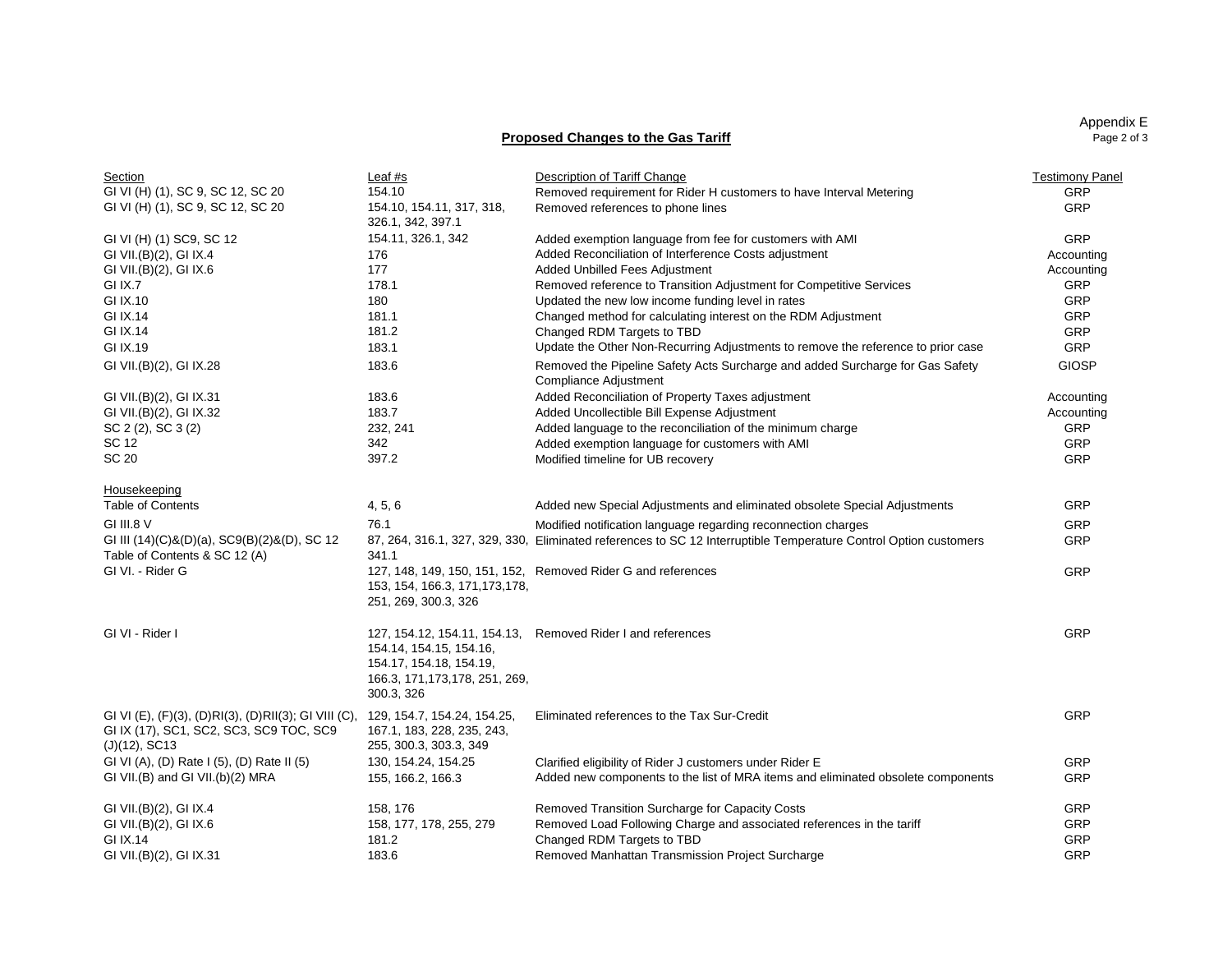#### **Proposed Changes to the Gas Tariff**

| Appendix E  |  |
|-------------|--|
| Page 3 of 3 |  |

| Section                | Leaf #s         | Description of Tariff Change                                                                 | <b>Testimony Panel</b> |
|------------------------|-----------------|----------------------------------------------------------------------------------------------|------------------------|
| SC 2, SC 2 (D) (1)-(5) | 230, 235, 235.1 | Added exemptions to the SC2 ratio calculation                                                | GRP                    |
| SC9(B), SC 12 (A)(1)   | 274.332         | Eliminated references to the annual interruptible reconciliation of SC12, Interruptible Rate | GRP                    |
|                        |                 |                                                                                              |                        |
| SC9(C), SC12(B)        | 275, 333, 334   | Eliminated rates no longer being offered SC12 Rate 2                                         | GRP                    |
| SC <sub>12</sub>       | 332, 333        | Modified language to the off-peak firm commodity rate                                        | GRP                    |
| SC 13                  | 349             | Added language to penalty rate                                                               | GRP                    |
| SC 20 (D)(2)(a)        | 378             | Clarified the exclusion days for cost of gas for the cashout charge                          | GRP                    |
| SC 20 (P)              | 397.3           | Removed obsolete language related the Credit and Collections component of the POR            | GRP                    |
|                        |                 | Discount Percentage                                                                          |                        |

#### Legend:

| GRP          | <b>Gas Rate Panel</b>                            |
|--------------|--------------------------------------------------|
| <b>GIOSP</b> | Gas Infrastructure, Operations, and Supply Panel |
| Accounting   | <b>Accounting Panel</b>                          |
| GI           | General Information                              |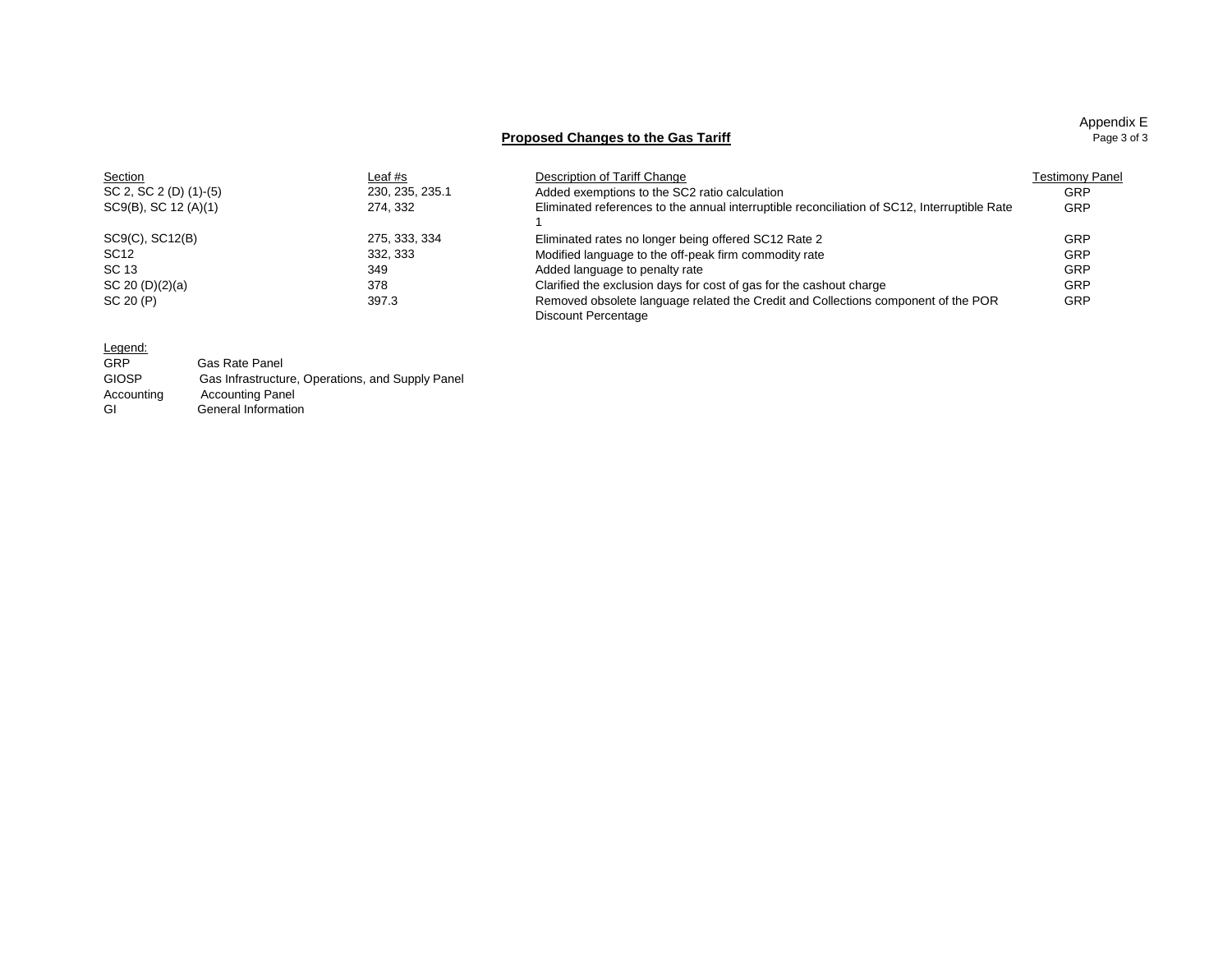#### **CONSOLIDATED EDISON COMPANY OF NEW YORK, INC. Estimated Effect on Con Edison Conventional and TOD Customers' Bills and Revenue Resulting from the Application of Proposed Conventional and TOD Rates and Charges Based on Sales and Revenues for the Twelve Months Ended December 31, 2019**

| Con Edison Service Classification -                             |                                                  | <b>Total Annual Revenues</b>       | <b>Total Annual Revenues</b>       | <b>Estimated Change</b>            | Percentage |            | <b>Estimated Number of Customers' Bills</b> |                          |
|-----------------------------------------------------------------|--------------------------------------------------|------------------------------------|------------------------------------|------------------------------------|------------|------------|---------------------------------------------|--------------------------|
| <b>Conventional Rates</b>                                       |                                                  | @January 2022 Rates <sup>(a)</sup> | @January 2023 Rates <sup>(a)</sup> | @January 2023 Rates <sup>(d)</sup> | Change     | Increased  | Decreased                                   | Unchanged <sup>(e)</sup> |
| $1 - Rate I(b)$                                                 | <b>Residential &amp; Religious</b>               | \$3,852,100,470                    | \$4,320,317,680                    | \$468,217,210                      | 12.15%     | 35,812,027 |                                             | 32                       |
| 2                                                               | General - Small                                  | 698,754,644                        | 798,245,364                        | 99,490,720                         | 14.24%     | 4,937,300  |                                             |                          |
| 5 - Rate I                                                      | <b>Electric Traction Systems</b>                 | 163,464                            | 184,604                            | 21,140                             | 12.93%     | 110        |                                             | $\sim$                   |
| 6                                                               | Public & Private Street Lighting                 | 3,392,221                          | 4,179,717                          | 787,496                            | 23.21%     | 40,858     |                                             |                          |
| 8 - Rate I                                                      | Multiple Dwellings - Redistribution              | 295,954,879                        | 328,189,607                        | 32,234,728                         | 10.89%     | 20,747     |                                             |                          |
| $9 - Rate I$                                                    | General - Large                                  | 3,295,873,998                      | 3,666,478,927                      | 370,604,929                        | 11.24%     | 1,544,897  | 59                                          | $\overline{2}$           |
| 12 - Rate I                                                     | Multiple Dwelling - Space Heating                | 27,172,096                         | 30,293,017                         | 3,120,921                          | 11.49%     | 5,292      |                                             |                          |
| Sub-Total                                                       | Con Edison's Conventional Rates                  | \$8,173,411,772                    | \$9,147,888,916                    | \$974,477,144                      | 11.92%     | 42,361,231 | 59                                          | 34                       |
| Con Edison Service Classification -<br><b>Time-of-Day Rates</b> |                                                  |                                    |                                    |                                    |            |            |                                             |                          |
| 1 - Rate II                                                     | Residential & Religious                          | \$14,155,707                       | \$16,808,606                       | \$2,652,899                        | 18.74%     | 17,793     |                                             |                          |
| 1 - Rate III                                                    | Residential & Religious - Voluntary              | 793,379                            | 907,233                            | 113,854                            | 14.35%     | 4,056      |                                             | 16                       |
| 2 - Rate II                                                     | General - Small                                  | 26,707,040                         | 31,684,558                         | 4,977,518                          | 18.64%     | 36,456     |                                             |                          |
| 5 - Rate II                                                     | <b>Electric Traction Systems</b>                 | 14,470,284                         | 15,395,279                         | 924,995                            | 6.39%      | 60         |                                             | $\sim$                   |
| 8 - Rate II                                                     | Multiple Dwellings - Redistribution              | 23,021,044                         | 25,337,168                         | 2,316,124                          | 10.06%     | 227        |                                             |                          |
| 8 - Rate III                                                    | Multiple Dwellings - Redistribution - Voluntary  | 20,611,990                         | 22,729,488                         | 2,117,498                          | 10.27%     | 924        |                                             |                          |
| 9 - Rate II                                                     | General - Large                                  | 1,418,125,622                      | 1,535,573,118                      | 117,447,496                        | 8.28%      | 9,533      |                                             |                          |
| 9 - Rate III                                                    | General - Large - Voluntary                      | 344,194,570                        | 372,010,865                        | 27,816,295                         | 8.08%      | 59,284     |                                             |                          |
| 12 - Rate II                                                    | Multiple Dwelling - Space Heating                | 31,579,053                         | 35,425,676                         | 3,846,623                          | 12.18%     | 321        |                                             |                          |
| 12 - Rate III                                                   | Multiple Dwelling - Space Heating - Voluntary    |                                    |                                    |                                    |            |            |                                             |                          |
| 13 - Rate I                                                     | Bulk Power - High Tension - Housing Developments | 3,867,999                          | 4,386,723                          | 518,724                            | 13.41%     | 12         |                                             |                          |
| Sub-Total                                                       | Con Edison's Time-of-Day Rates                   | \$1,897,526,688                    | \$2,060,258,714                    | \$162,732,026                      | 8.58%      | 128,666    |                                             | 16                       |
| Con Edison Total                                                | Con Edison's Total Excluding Special Contract    | \$10,070,938,460                   | \$11,208,147,630                   | $$1,137,209,170$ <sup>(c)</sup>    | 11.29% (c) | 42,489,897 | 59                                          | 50                       |

(a) Total Annual Revenues for all customers include: T&D delivery charge and estimated market supply charge, monthly adjustment clause, system benefits charge, dynamic load management, EV Make‐Ready Surcharge, and the associated gross receipts taxes. The market supply charge revenues for retail access customers are equivalent to what these customers would have paid as full service customers.

<sup>(b)</sup> Total Annual Revenues in Service Classification No. 1 include customers currently served under Rider D.

<sup>(c)</sup> The change in Con Edison P.S.C. No. 10 revenues for the rate year, i.e., the twelve months ending December 31, 2023, equates to \$1,057.6 million, or an overall increase of 11.3%.

<sup>(d)</sup> Reflects the overall impacts by class, including the net effect of the increase in low income funding and low income discounts.

<sup>(e)</sup> Number of customer bills unchanged have bill impacts ranging from -0.01% to 0.01%.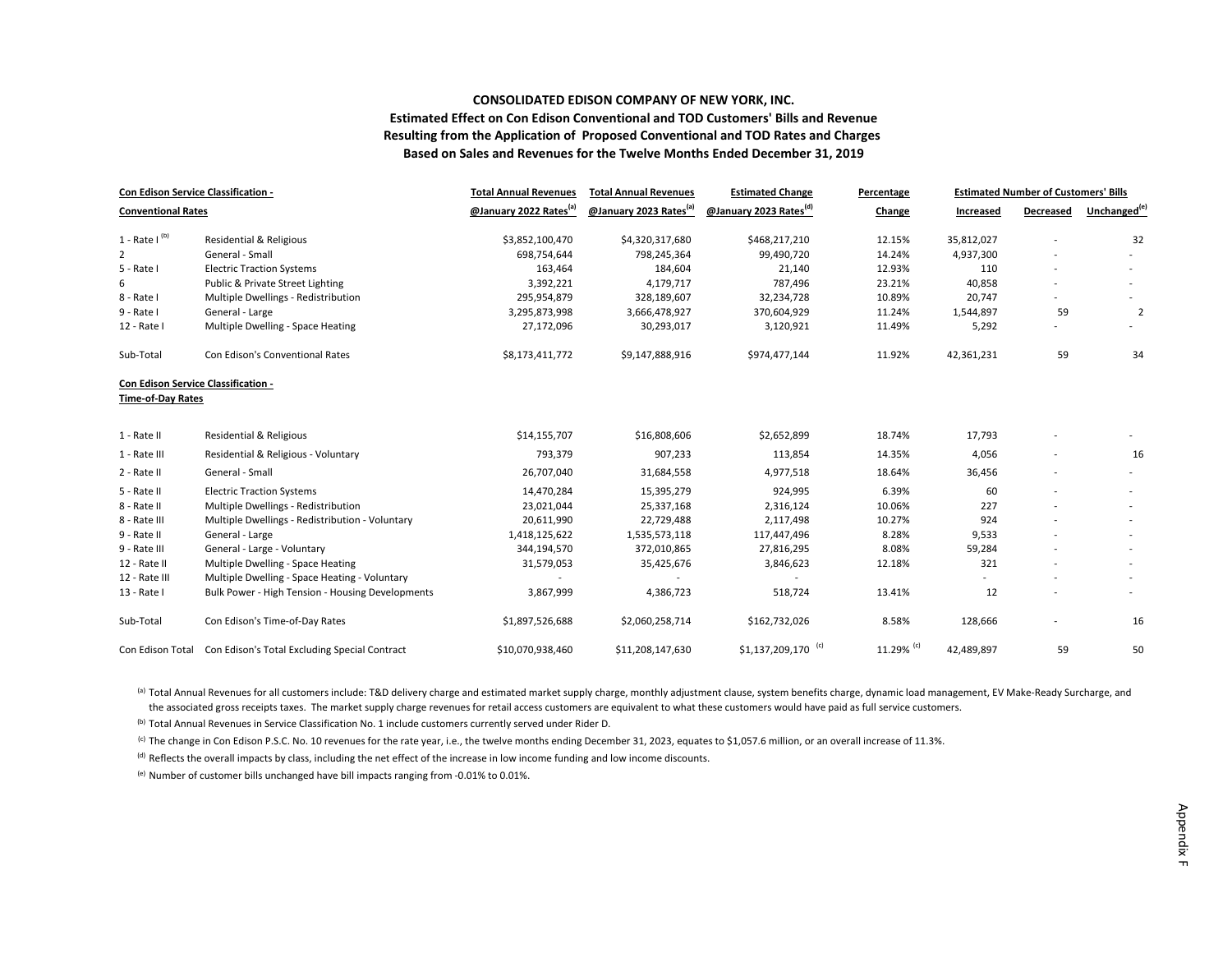#### **CONSOLIDATED EDISON COMPANY OF NEW YORK, INC.**

**Estimated Effect on NYPA Delivery Service Conventional and TOD Revenue Resulting from the Application of** Proposed Conventional and TOD Rates and Charges Based on Sales and Revenues For the 12 Months Ended December 31, 2019

| <b>NYPA Delivery Service</b> | <b>Total Annual Revenues</b>       | <b>Total Annual Revenues</b>       | <b>Estimated Change</b>       | Percentage    |
|------------------------------|------------------------------------|------------------------------------|-------------------------------|---------------|
|                              | @January 2022 Rates <sup>(a)</sup> | @January 2023 Rates <sup>(a)</sup> | @January 2023 Rates           | <u>Change</u> |
| NYPA Total                   | \$1,464,818,149                    | \$1.612.085.837                    | $$147,267,688$ <sup>(b)</sup> | 10.05% (b)    |

<sup>(a)</sup> Total Annual Revenues include delivery service revenues, DLM, EV Make-Ready Surcharge, and estimated supply revenues associated with customers billed under the PASNY No. 12 tariff.

<sup>(b)</sup> Based on sales and revenues for the rate year, i.e., the twelve months ending December 31, 2023 such increase in NYPA Delivery Service revenue equates to \$141.2 million or an overall increase of 10.1%.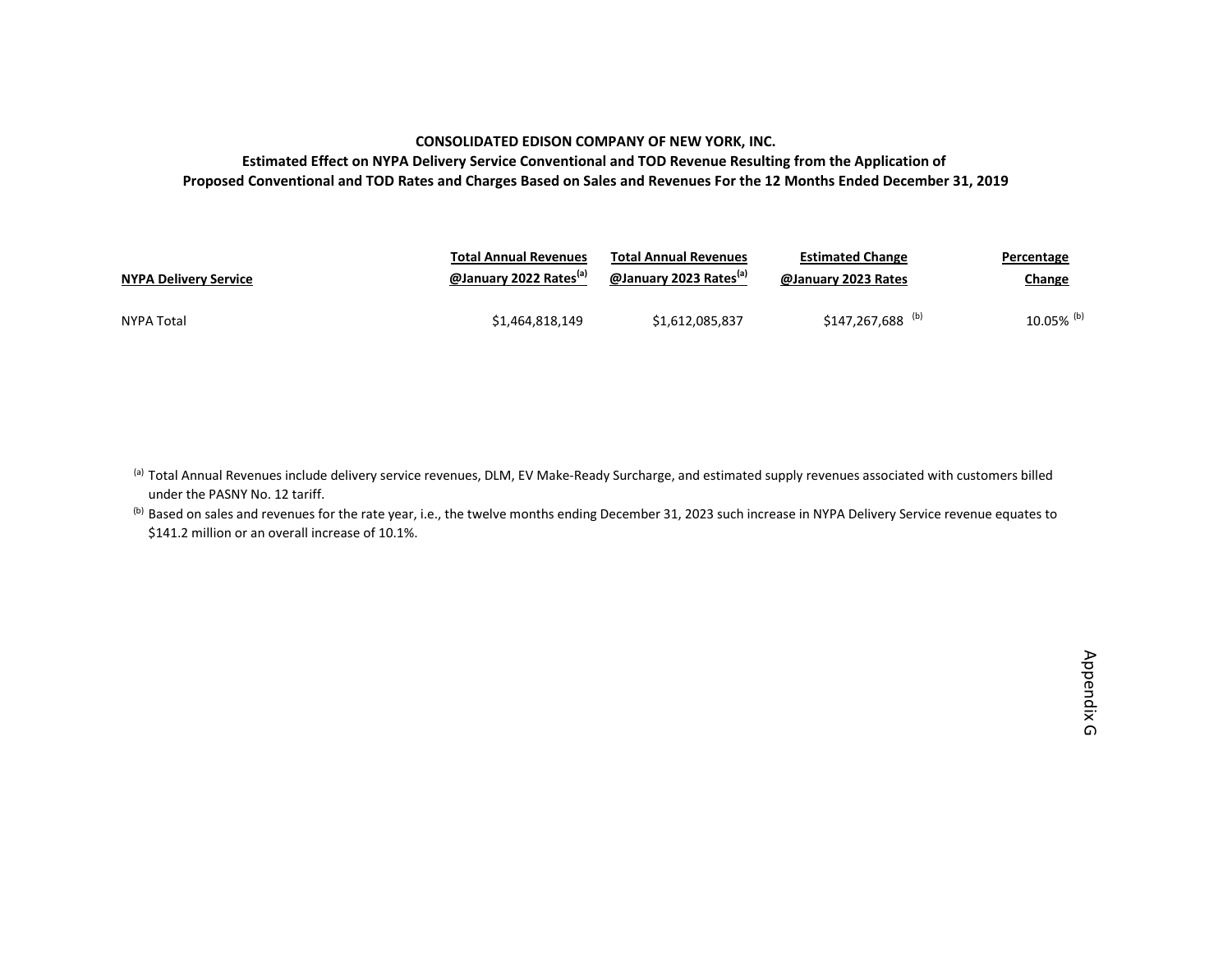#### **CONSOLIDATED EDISON COMPANY OF NEW YORK, INC.** Estimated Effect on Gas Customers' Bills and Company Revenues Resulting from Proposed Gas Rates Based on Forecasted Sales and Revenues for the Twelve Months Ending December 31, 2023 for Service Classification Nos. 1, 2, 3, 13 and 14 and the Corresponding SC 9 Firm Transportation Sub-classes

| Firm Service Classification<br>(Sales and Transportation) | <b>Annual Therms</b> |          | <b>Total Annual</b><br>Revenues at Current<br>01/01/22 Rates (b) |    | Total Annual<br>Revenues at<br>Proposed 01/01/23<br>Rates (b) | <b>Estimated Total</b><br><b>Annual Revenues</b><br>Increase/(Decrease) | Percent<br>Change | Number of<br><b>Customers' Bills</b><br>Increased | Number of<br>Customers' Bills<br>Decreased | Number of Customers'<br>Bills Not Changed (c) |
|-----------------------------------------------------------|----------------------|----------|------------------------------------------------------------------|----|---------------------------------------------------------------|-------------------------------------------------------------------------|-------------------|---------------------------------------------------|--------------------------------------------|-----------------------------------------------|
| 1 - Residential & Religious                               | 38,160,000           | <b>S</b> | 286,004,700                                                      | \$ | 349,123,925                                                   | 63,119,225                                                              | 22.1%             | 6,333,450                                         |                                            | 0                                             |
| 2 - General - Rate I (a)                                  | 254,300,000 \$       |          | 307,888,432                                                      | \$ | 350,792,968                                                   | \$<br>42,904,536                                                        | 13.9%             | 801,562                                           | 0                                          | 0                                             |
| 2 - Rider H - Distribution Generation                     | 75,430,000 \$        |          | 61,162,935                                                       | \$ | 65,966,276                                                    | \$<br>4,803,341                                                         | 7.9%              | 2,469                                             | 0                                          | 0                                             |
| 2 - General - Rate II - (a)                               | 341,670,000 \$       |          | 469,866,983                                                      | \$ | 552,417,340                                                   | \$<br>82,550,356                                                        | 17.6%             | 734,048                                           | 0                                          | 0                                             |
| 2 - Total Commercial                                      | 671,400,000 \$       |          | 838,918,350                                                      | \$ | 969,176,584                                                   | \$<br>130,258,234                                                       | 15.5%             | 1,538,079                                         | 0                                          | $\mathbf 0$                                   |
| 3 - Residential & Religious - Heating (a)                 | 1,004,980,000 \$     |          | 1,638,980,433                                                    | £. | 948,105,441                                                   | \$<br>309,125,008                                                       | 18.9%             | 3,565,477                                         | 0                                          | 0                                             |
| 3 - Rider J - Distribution Generation                     | 20,000 \$            |          | 26,031                                                           | \$ | 30,412                                                        | \$<br>4,382                                                             | 16.8%             | 84                                                | 0                                          | $\mathbf 0$                                   |
| 13 - Seasonal Off Peak Firm Service                       | 540,000 \$           |          | 805,870                                                          | \$ | 948,972                                                       | \$<br>143,102                                                           | 17.8%             | 3,519                                             | 0                                          | 0                                             |
| 14 - Natural Gas Vehicles                                 | 120,000 \$           |          | 284,264                                                          | \$ | 284,264                                                       |                                                                         |                   |                                                   |                                            |                                               |
| Total Firm Sales & Firm Transportation                    | 1,715,220,000        |          | 2,765,019,648                                                    |    | 3,267,669,598                                                 | 502,649,950                                                             | 18.2%             | 11,440,610                                        | 0                                          | 0                                             |

(a) Gas air-conditioning is included in SC 2 and SC 3.

(b) Annual Revenues:

 include gas cost factor, monthly rate adjustment, merchant function charges and various other charges used in calculating Rate Year Revenues; include gas supply costs for transportation customers equivalent to what these customers would have paid as full service customers; and

(c) Number of customers' bills not changed have bill impacts ranging from -0.01% to 0.01%.